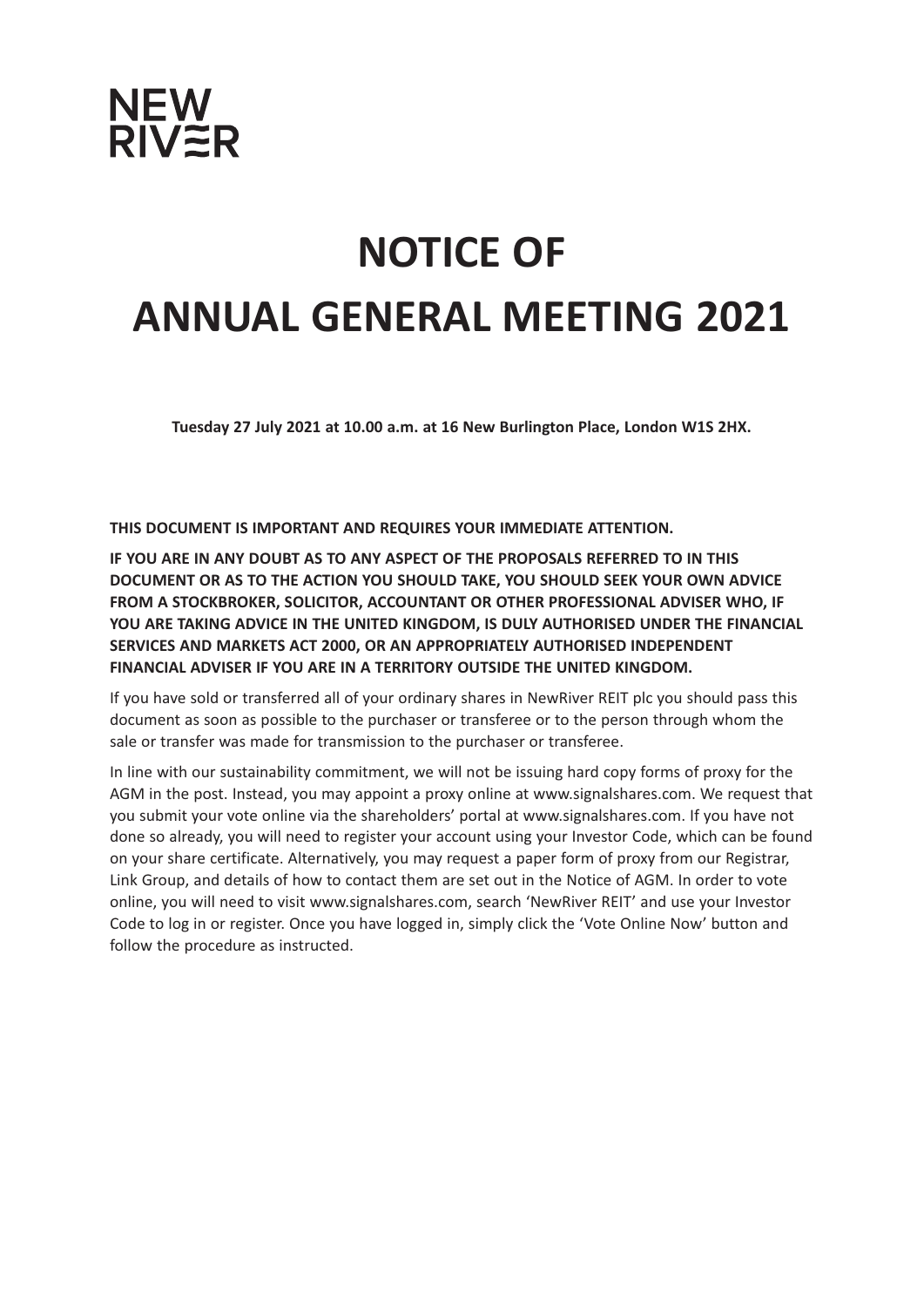# NEW<br>RIV≊R

#### **NEWRIVER REIT PLC**

(a company incorporated in England & Wales with registered number 10221027)

Directors: Margaret Ford (Chairman) Kay Chaldecott Mark Davies Allan Lockhart Alastair Miller Charlie Parker Colin Rutherford

> Registered office: 16 New Burlington Place London W1S 2HX

> > 23 June 2021

#### **Dear Shareholder,**

#### **NOTICE OF ANNUAL GENERAL MEETING**

This document contains the notice ("Notice") of the Annual General Meeting ("AGM" or "Annual General Meeting") of NewRiver REIT plc (the "Company") and the resolutions to be proposed at the AGM (the "Resolutions"), which is to be held at 16 New Burlington Place, London W1S 2HX on 27 July 2021 at 10.00 a.m.

# **Proposed share capital reduction and expected timetable of principal events**

Shareholders will note that the Notice contains an additional resolution concerning the proposed cancellation of the share premium account of the Company (the "Capital Reduction"). Resolution 18 cancels the amount standing to the credit of the share premium account of the Company and the reserve arising from such cancellation shall be credited to the profit and loss account of the Company.

The Capital Reduction is conditional upon:

- Resolution 18 having been passed by shareholders to approve the Capital Reduction;
- the confirmation of the Capital Reduction by the High Court of Justice in England and Wales (the "Court"); and
- a copy of the Court order and statement of capital having been delivered to the Registrar of Companies and registered by it.

The Capital Reduction does not affect the number of shares in issue or the nominal value per share. The Capital Reduction does not affect the voting or dividend rights of any shareholder, or the rights of any shareholder on a return of capital. Further information on the reasons for the Capital Reduction and the process for it can be found in the section headed "Business at the Annual General Meeting" below.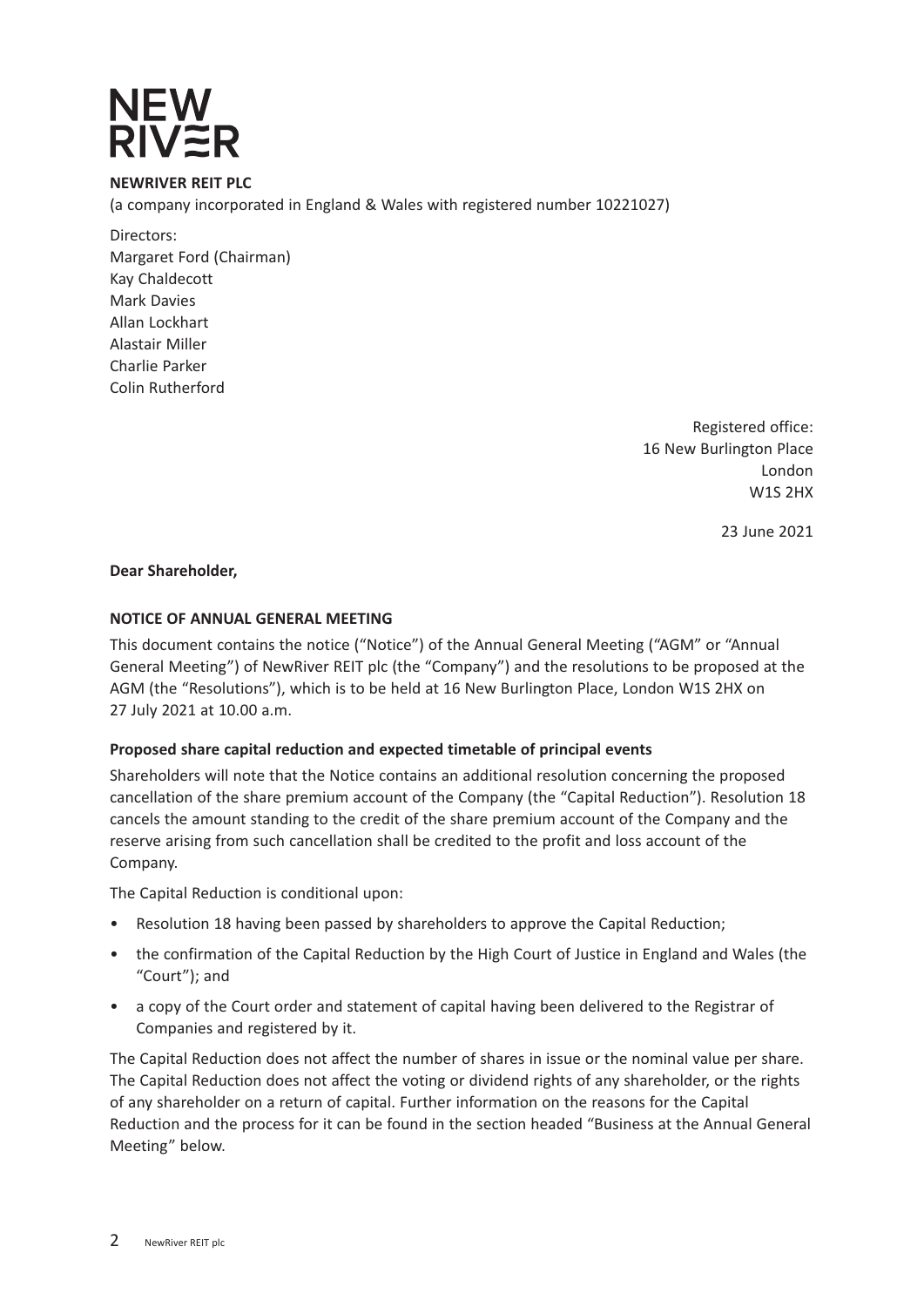Set out below is an expected timetable of principal events:

| <b>Principal Events</b>                                                                                                      | <b>Time and Date</b>       |
|------------------------------------------------------------------------------------------------------------------------------|----------------------------|
| Publication of this document                                                                                                 | 23 June 2021               |
| Latest time and date for receipt of forms of proxy or proxy<br>instructions (including CREST Proxy Instructions) for the AGM | 10.00 a.m. on 23 July 2021 |
| <b>Annual General Meeting</b>                                                                                                | 10.00 a.m. on 27 July 2021 |
| Expected date for the directions hearing for the Court to consider<br>the application in respect of the Capital Reduction    | 6 August 2021              |
| Expected date for the Court hearing to confirm the Capital Reduction                                                         | 24 August 2021             |
| Expected date that the Capital Reduction becomes effective                                                                   | 25 August 2021             |

- *Notes*
- *1. The times and dates set out in the above timetable and throughout this document that fall after the date of the AGM are based on the Company's current expectations and are subject to change. The times and dates are indicative only and will depend, among other things, on the date upon which the Court confirms the Capital Reduction and the time it takes for the Registrar of Companies to register it. The provisional final hearing date is subject to change and dependent on the Court's timetable.*
- *2. The timetable assumes that there is no adjournment of the AGM. If the scheduled date for the AGM changes, the revised date and/or time will be notified to shareholders by an announcement made by the Company through a Regulatory Information Service (as defined in the Financial Conduct Authority's Listing Rules) ("RIS").*

*3. All times shown are London times unless otherwise stated.*

#### **Proposed amendments to Articles of Association**

In light of the COVID-19 pandemic, the Board of Directors of the Company (the "Board") has evaluated formats of shareholder meetings permitted under the Company's articles of association (the "Articles") and has considered how it can ensure that any general meetings ("GMs") and, in particular, the Company's AGM can proceed (and proceed safely) in the future when circumstances arise, or government guidelines or any similar restrictions are in place, that impede on the ability to host a physical meeting. The Articles currently do not make specific reference to the use of meetings where members may choose to attend either in person or electronically (known as 'hybrid' shareholder meetings). Consequently, the Board wishes to make changes to the Articles, amongst other things, specifically to authorise the use of hybrid general meetings in the future if social distancing or similar measures are at any time in place, as well as the ability for the Directors to resolve to postpone a general meeting or to move the place or places (including, for a combined physical and electronic general meeting, any electronic facility or electronic facilities to be used) of a general meeting before the date on which it is to be held. There are also a number of less significant consequential and other minor clarificatory changes being proposed to the Articles. Accordingly, the Board has proposed Resolution 19 to introduce relevant changes to the Articles. The principal proposed changes to the Articles are set out in Appendix 1 to this Notice and the proposed new Articles are also available to view in full on the Company's website.

**The purpose of this document is, among other things, to provide shareholders with information about the Capital Reduction, the proposed amendments to the Articles and the other Resolutions to be proposed at the AGM and to explain why the Board considers them to be in the best interests of the Company and its shareholders as a whole. The Board unanimously recommends that shareholders vote, or procure the vote, in favour of the Resolutions (including the Resolution to approve the Capital Reduction (Resolution 18) and the Resolution to approve the proposed amendments to the Articles (Resolution 19)) to be proposed at the AGM. Shareholders should note that, unless Resolution 18 is passed at the AGM (and the Court subsequently confirms the Capital Reduction), the Capital Reduction will not take place.**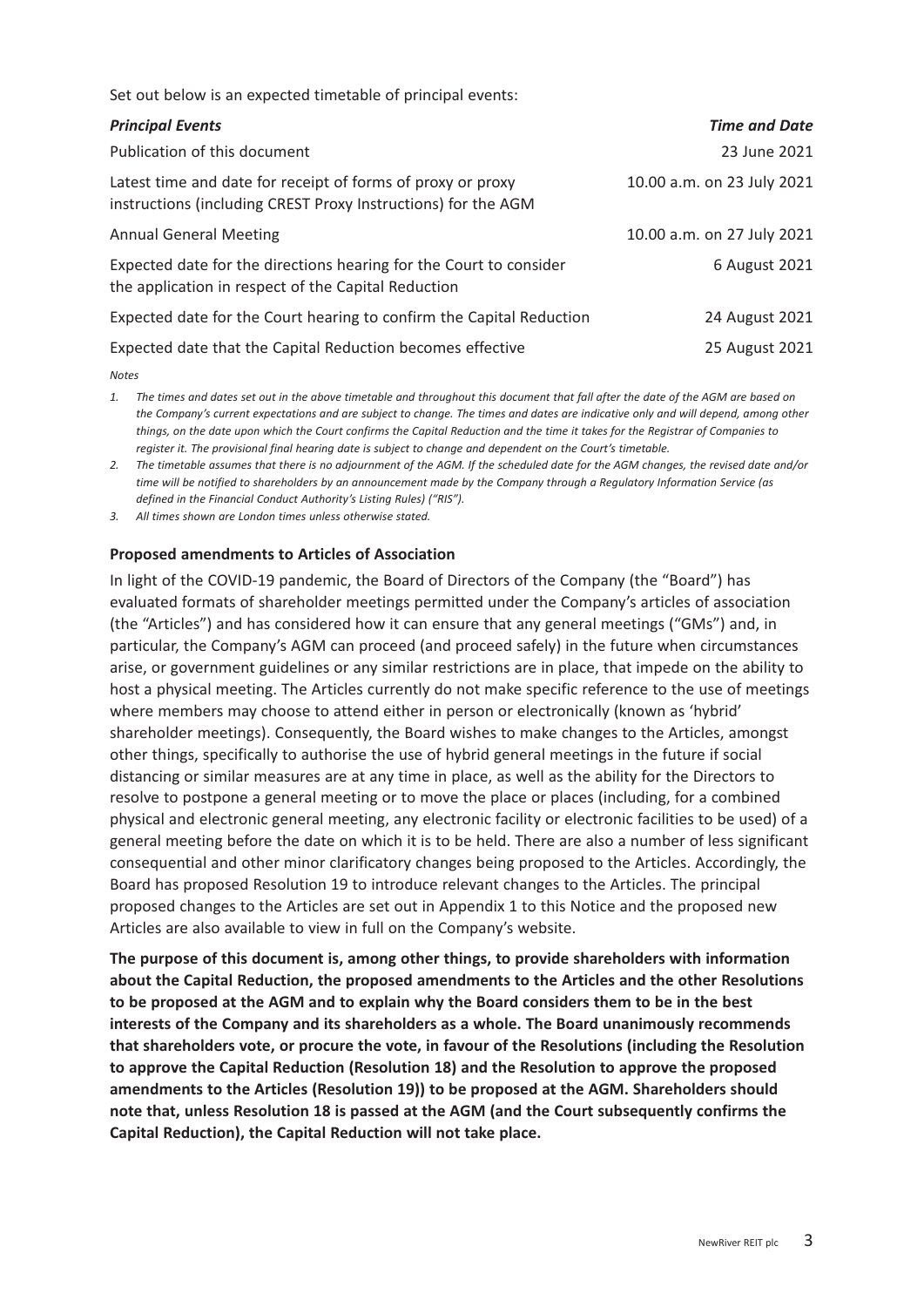#### **COVID19 update and voting at the AGM**

We are continuing to monitor developments relating to the outbreak of Covid-19, including the related public health guidance and legislation issued by the UK Government. We note that the UK Government has prepared a roadmap out of lockdown which would currently permit all legal limits on social contact possibly to be lifted from 19 July 2021. Accordingly, the Board hopes that, by the AGM date, restrictions will have been eased to a level that will allow it to welcome shareholders in person to the AGM. However, given the constantly evolving nature of the situation, should circumstances change before the date of the AGM such that it becomes clear that larger gatherings indoors will not be permissible, we may need to revise our position and may conclude that the interests of all our stakeholders would be best served by running the AGM as a closed meeting, with only director and/or employee shareholders permitted to attend in person in accordance with prevailing Government guidelines applicable at such time for quorum purposes. In such circumstances we would notify shareholders of any change to the AGM arrangements contained in this Notice by a RIS announcement as early as is possible before the date of the AGM. Any update or changes to the AGM arrangements contained in this Notice will also be posted on our website at https://www.nrr.co.uk.

If, due to any such change in circumstances, the AGM was to be held as a closed meeting, shareholders and any appointed proxies (other than the Chair of the AGM) may likely be unable to attend and vote at the AGM. **It is therefore the Board's recommendation that shareholders appoint the Chair of the AGM as their proxy to represent them at the AGM.**

The Board is keen to encourage and maintain engagement with the Company's shareholders and recognises that in the current climate, either the situation can change or some shareholders may prefer not to attend the AGM in person. We are therefore pleased to be able to provide a facility for shareholders to follow the AGM remotely and submit questions to the Board on the business of the meeting. **Shareholders who participate in the AGM through the conferencing facilities provided will not be able to vote at the AGM and so are encouraged nevertheless to appoint the Chair of the AGM as their proxy to represent them at the AGM in advance.**

How to join the virtual meeting:

You will need to visit https://www.nrr.co.uk/investor-center/agm using your smartphone, tablet or computer. You will then be prompted to enter your unique 11 digit Investor Code (IVC) including any leading zeros and 'PIN'. Your PIN is the last 4 digits of your IVC. This will authenticate you as a shareholder.

Your IVC can be found on your share certificate, or Signal Shares users (www.signalshares.com) will find this under 'Manage your account' when logged in to the Signal Shares portal. You can also obtain this by contacting Link Group, our Registrar, by calling +44 (0) 371 277 1020\*.

Access to the AGM will be available from 30 minutes before the start of the AGM although you will not be able to submit questions until the meeting is declared open.

If you wish to appoint a proxy other than the Chair of the AGM and for them to attend the virtual meeting on your behalf, please submit your proxy appointment in the usual way before contacting Link Group on +44 (0) 371 277 1020\* in order to obtain their IVC and PIN. It is suggested that you do this as soon as possible and at least 48 hours (excluding non-business days) before the meeting.

If your shares are held within a nominee and you wish to attend the electronic meeting, you will need to contact your nominee as soon as possible. Your nominee will need to present a corporate letter of representation to Link Group, our Registrar, as soon as possible and at least 72 hours (excluding non-business days) before the meeting, in order that they can obtain for you your unique IVC and PIN to enable you to attend the electronic meeting.

\*Lines are open from 9.00 a.m. to 5.30 p.m. Monday to Friday, calls are charged at the standard geographic rate and will vary by provider. Calls outside the UK will be charged at the applicable international rate.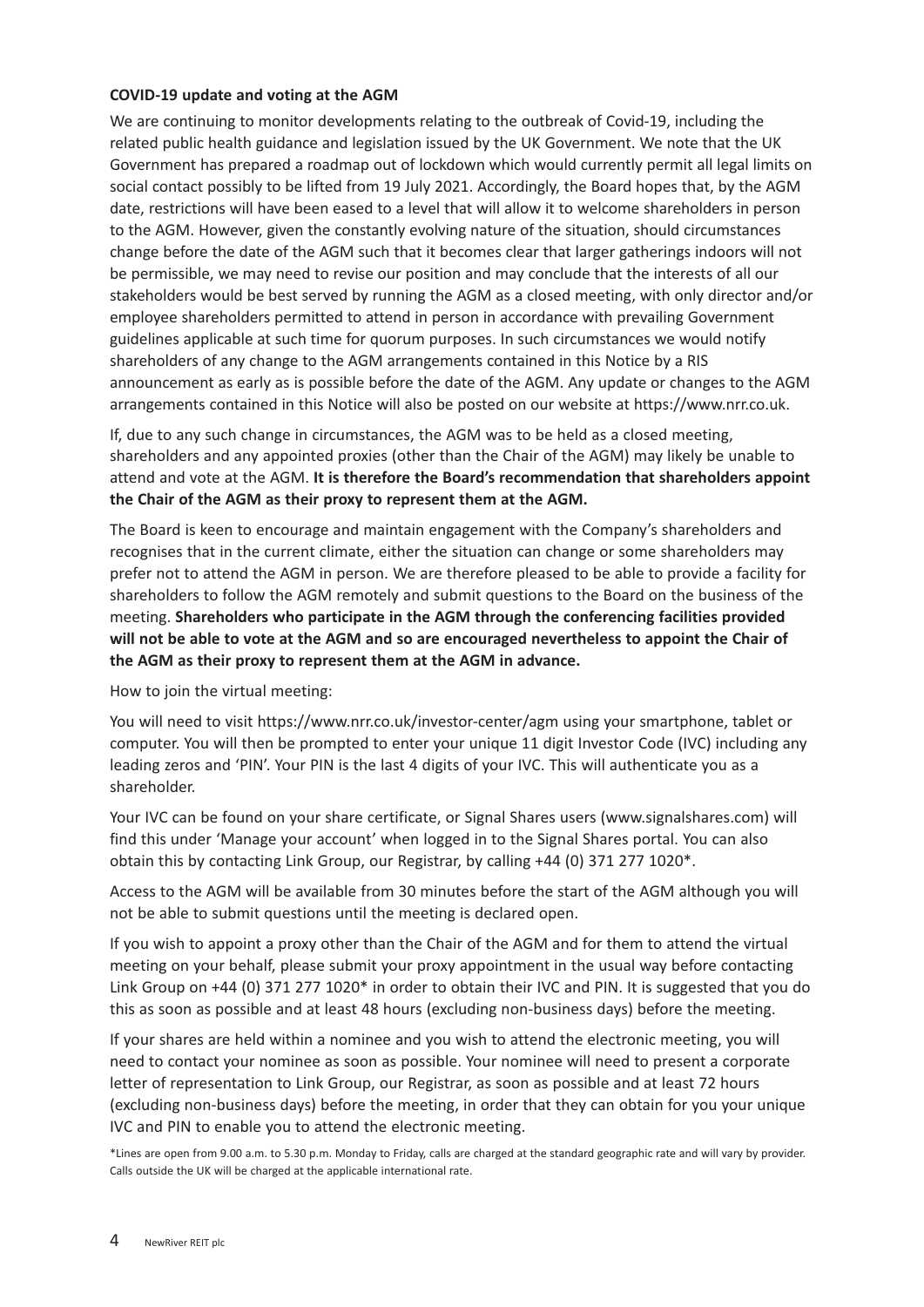Shareholders will also be able to submit questions in advance by emailing info@nrr.co.uk by no later than 12:30 p.m. on 25 July 2021. If, due to UK Government guidance, the AGM is ultimately held as a closed meeting, we will publish answers to questions, to the extent we consider appropriate, on our website. Please note that some questions may be grouped together. Questions can also be asked via the virtual meeting platform, any shareholder or appointed proxy attending the meeting is eligible to ask questions. If you would like to ask a question in writing, you can do so through the 'Ask a Question' box on the left-hand side of the media player.

Messages can be submitted at any time during the event and Q&A session, up until the Chair of the AGM closes the session.

Type your message within the chat box and once you are happy with your message click the 'Submit' button.

Questions sent via the virtual meeting platform will be moderated before being sent to the Chair of the AGM. This is to avoid repetition.

#### **Business at the Annual General Meeting**

Details of the items of business to be proposed at the Annual General Meeting are set out below.

#### **Ordinary business**

#### **Resolution 1 – The Directors' Report, Auditor's Report and Financial Statements**

Resolution 1 relates to the Directors' Report and the Auditor's Report and the Financial Statements for the year ended 31 March 2021.

The Company is required to put an ordinary resolution to shareholders to consider and adopt the Report of the Directors, the Auditor's Report and the Financial Statements.

#### **Resolution 2 – Annual Remuneration Report**

Resolution 2 is an ordinary resolution to approve the Annual Remuneration Report contained within the Company's 2021 Annual Report, which states how the Company has remunerated its Directors. Section 439 of the Companies Act 2006 (the "Act") requires UK incorporated listed companies to put their Annual Remuneration Report to an advisory vote. As the vote is advisory, it does not affect the actual remuneration paid to any individual Director. The Annual Remuneration Report is set out in full on pages 99 to 117 of the 2021 Annual Report.

The Directors' Remuneration Policy was approved by the Company's shareholders at the Annual General Meeting held in 2020 and there is therefore no requirement for this to be tabled for approval at this year's meeting.

# **Resolution 3 – To declare a final dividend of 3.0p per ordinary share for the year ended 31 March 2021.**

As explained in our year end results announcement on 3 June 2021, our future dividend policy will be to pay dividends equivalent to 80% of underlying funds from operations, with any top up as required under the REIT regime rules to be confirmed at the full year results. Dividends will be declared twice annually at the Company's half and full year results, with reference to the most recently completed six month period. Resolution 3 therefore deals with the final dividend for the year ending 31 March 2021. It is intended that the final dividend will be paid as a Property Income Distribution.

#### **Resolutions 4 to 10 – Reappointment of Directors**

Resolutions 4 to 10 deal with the re-election of the Directors. All Directors of the Company are putting themselves forward for re-election, in line with the requirements of the UK Corporate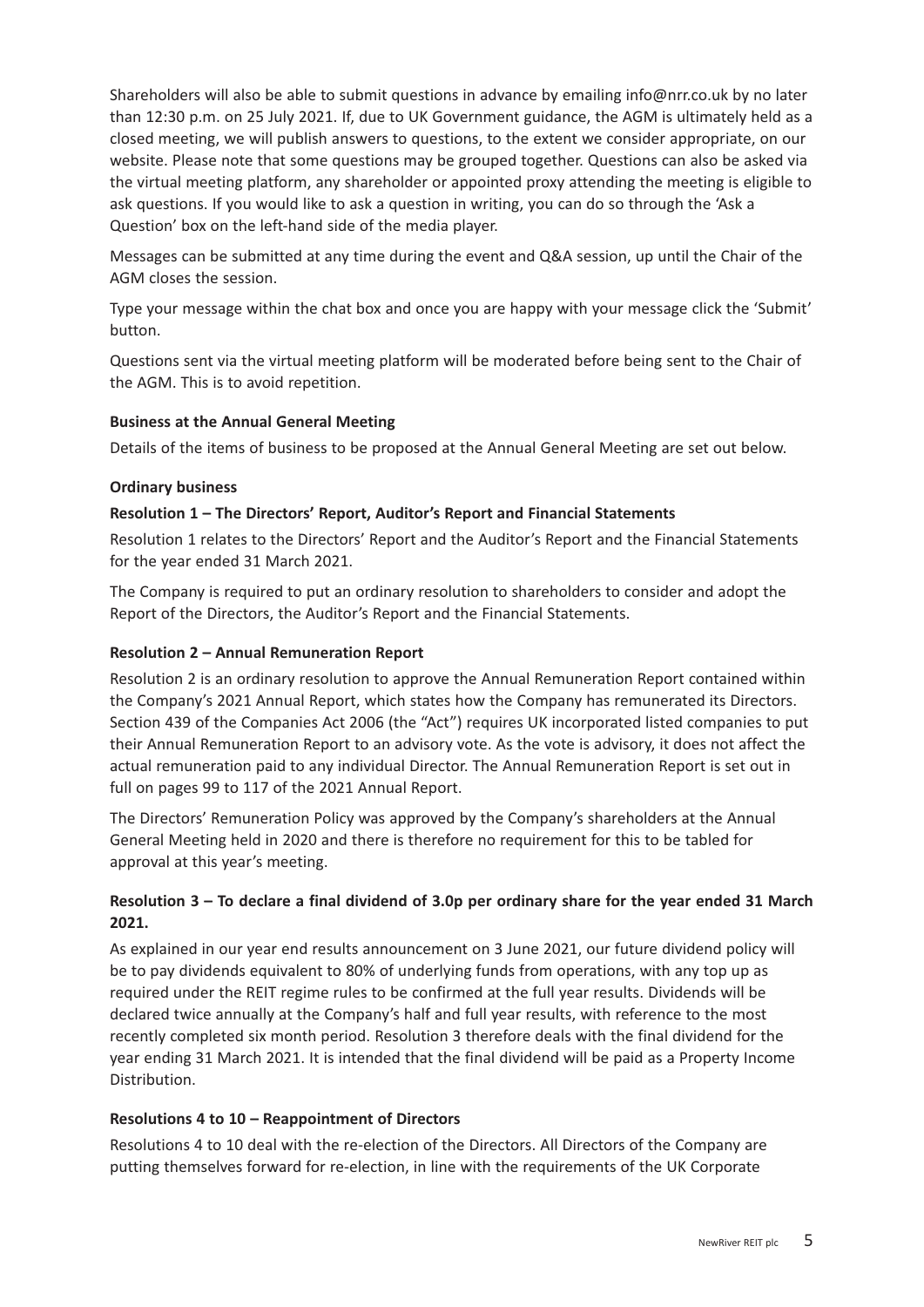Governance Code. The Board considers that each Director continues to make a valuable contribution to the Board's deliberations and continues to demonstrate the requisite level of commitment. Kay Chaldecott was appointed in 2012 and will therefore reach her nine year term this year. The Nomination Committee considered this against the backdrop of the unprecedented times we find ourselves in and the skills we need on the Board. As announced earlier in the year Kay has agreed to extend her tenure for a further year so that the Company may continue to benefit from her significant knowledge and expertise of the retail real estate sector as we continue to navigate the effects of the COVID-19 pandemic. The Nomination Committee and the Board is of the opinion that Kay remains independent after nine years on the Board and continues to exercise objective judgement. Biographies of each Director can be found on pages 15 to 18 of this document.

#### **Resolutions 11 and 12 – Appointment and Remuneration of Auditors**

PricewaterhouseCoopers LLP ("PwC") has expressed its willingness to act as the Auditor of the Company. Resolution 11 proposes PwC's appointment and Resolution 12 authorises the Audit Committee to determine the corresponding remuneration.

#### **Special business**

#### **Resolution 13 – Authority to Allot Shares**

This Resolution will be proposed as an ordinary resolution and it empowers the Directors for the purposes of section 551 of the Act to allot new shares and grant rights to subscribe for, or convert other securities into, shares of the Company up to £1,029,750 in nominal amount, being approximately one-third of the total issued share capital of the Company (excluding any shares held in treasury), as at 22 June 2021, (being the latest practicable date prior to the publication of this Notice). If the Resolution is passed, the authority will expire on 27 October 2022 or at the end of the Company's Annual General Meeting in 2022, whichever is the earlier.

Under current UK institutional shareholder guidance, a UK listed company may seek authority to issue further shares up to an aggregate of two-thirds of its current issued share capital for a fully preemptive rights issue. While the Company has no present intention to issue further ordinary shares other than in connection with the Company's scrip dividend scheme and share option schemes operated by the Company, the Directors believe that it should have the flexibility to issue the additional shares should the right circumstances present themselves to warrant such an issue. Accordingly, Resolution 13 provides for them to be able to do this.

#### **Resolution 14 – Disapplication of statutory pre-emption rights**

Resolution 14 will empower the Directors to allot shares of the Company and/or to sell shares held by the Company as treasury shares for cash as if section 561 of the Act did not apply to any such allotment or sale:

- a) in connection with a rights issue or other pre-emptive offer to existing shareholders; and
- b) otherwise than in connection with a rights issue or other fully pre-emptive offer to existing shareholders, up to a maximum nominal value of £154,462, representing approximately 5% of the total issued share capital of the Company (excluding any shares held in treasury), as at 22 June 2021 (being the latest practicable date prior to the publication of this Notice).

If the Resolution is passed, the authority will expire on 27 October 2022 or at the end of the Company's Annual General Meeting in 2022, whichever is the earlier.

The Company intends to adhere to the provisions in the Pre-Emption Group's Statement of Principles and not to allot shares for cash on a non pre-emptive basis pursuant to the authority in Resolution 13: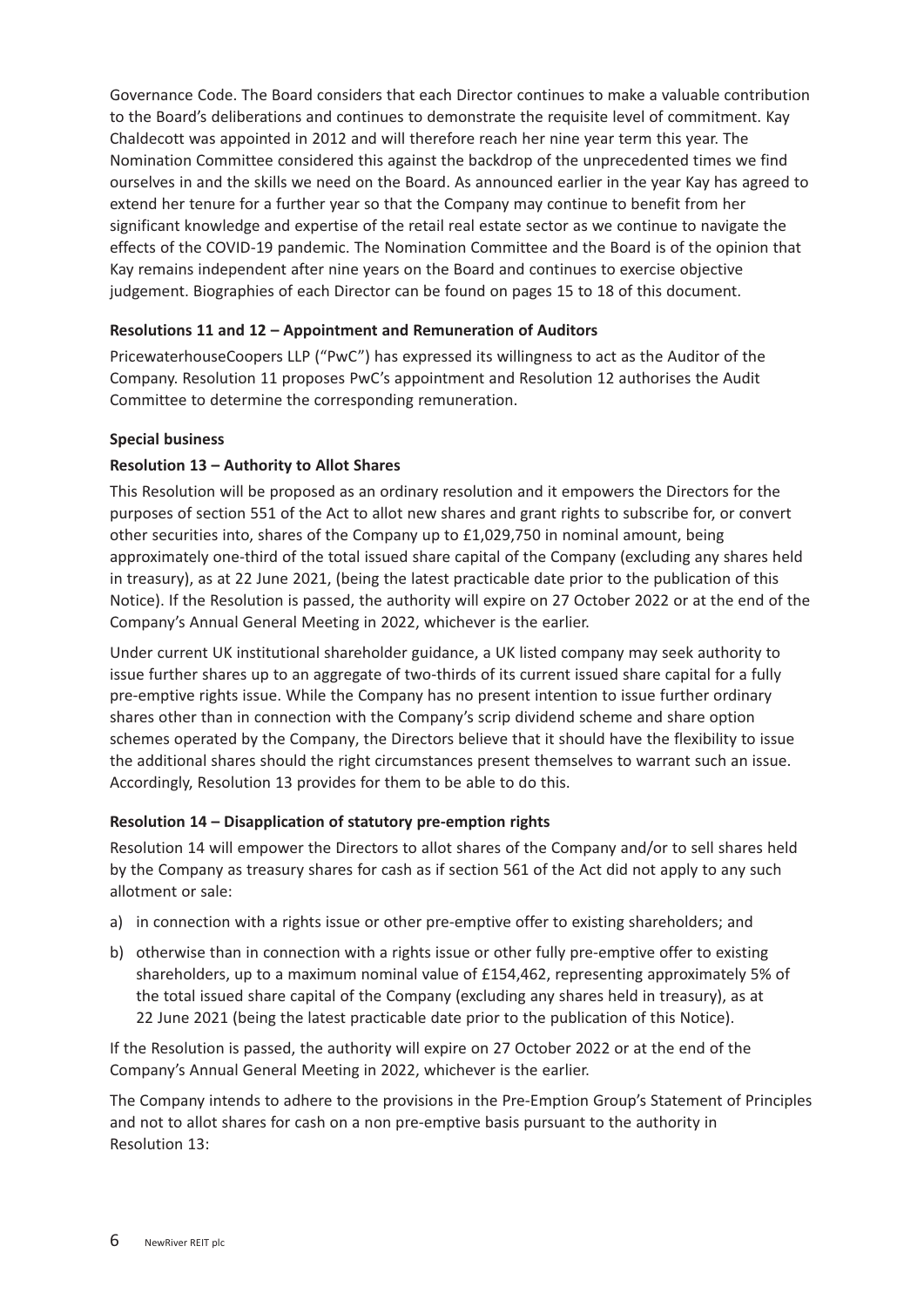- a) in excess of an amount equal to 5% of the total issued ordinary share capital of the Company (excluding any shares held in treasury); or
- b) in excess of an amount equal to 7.5% of the total issued share capital of the Company (excluding any shares held in treasury) within a rolling three-year period, without prior consultation with shareholders.

# **Resolution 15 – Disapplication of statutory pre-emption rights**

Resolution 15 will empower the Directors, in addition to the authority to be granted pursuant to Resolution 14, to allot shares of the Company and/or to sell shares held by the Company as treasury shares for cash as if section 561 of the Act did not apply to any such allotment or sale and is:

- a) limited to the allotment of equity securities or sale of treasury shares up to a maximum nominal value of £154,462, representing approximately 5% of the total issued share capital of the Company (excluding any shares held in treasury), as at 22 June 2021 (being the latest practicable date prior to the publication of this Notice); and
- b) to be used only for the purposes of financing (or refinancing, if the authority is to be used within six months after the original transaction) a transaction which the Directors determine to be an acquisition or other capital investment of a kind contemplated by the Statement of Principles on Disapplying Pre-Emption Rights most recently published by the Pre-Emption Group prior to the date of this Notice.

The Directors confirm that they will only allot shares pursuant to this authority where the allotment is in conjunction with an acquisition or specified capital investment (as defined in the Pre-Emption Group's Statement of Principles) which is announced contemporaneously with the allotment or sale, or which has taken place in the preceding six month period and is disclosed in the announcement of the allotment or sale.

If the Resolution is passed, the authority will expire on 27 October 2022 or at the end of the Company's Annual General Meeting in 2022, whichever is the earlier.

In line with the Investment Association's Share Capital Management Guidelines, this authority to disapply the statutory pre-emption rights in respect of a share issue or sale of treasury shares connected with an acquisition or capital investment is being presented as separate resolution to Resolution 14.

#### **Resolution 16 – To authorise the Company to repurchase its own shares**

Under this Resolution, the Company will be given power to make purchases in the market of its own ordinary shares provided that (i) the maximum number of shares which may be purchased is 30,892,515, being approximately 10% of the Company's total issued share capital (excluding shares held in treasury) as at 22 June 2021, being the latest practicable date prior to the date of this Notice; (ii) the minimum price which may be paid for a share is one penny; and (iii) the maximum price which may be paid for a share is an amount equal to the higher of (a) 105% of the average of the mid-market quotations for a share for the five business days immediately preceding the date on which any share is purchased or (b) the higher of the price of the last independent trade and the highest current bid on the trading venue where the purchase is carried out. If the Resolution is passed, the authority will expire on 27 October 2022 or at the end of the Company's Annual General Meeting in 2022, whichever is the earlier.

As at 22 June 2021 (being the latest practicable date prior to the publication of this Notice) there were options and deferred bonus shares outstanding in respect of 7,974,080 ordinary shares, in aggregate.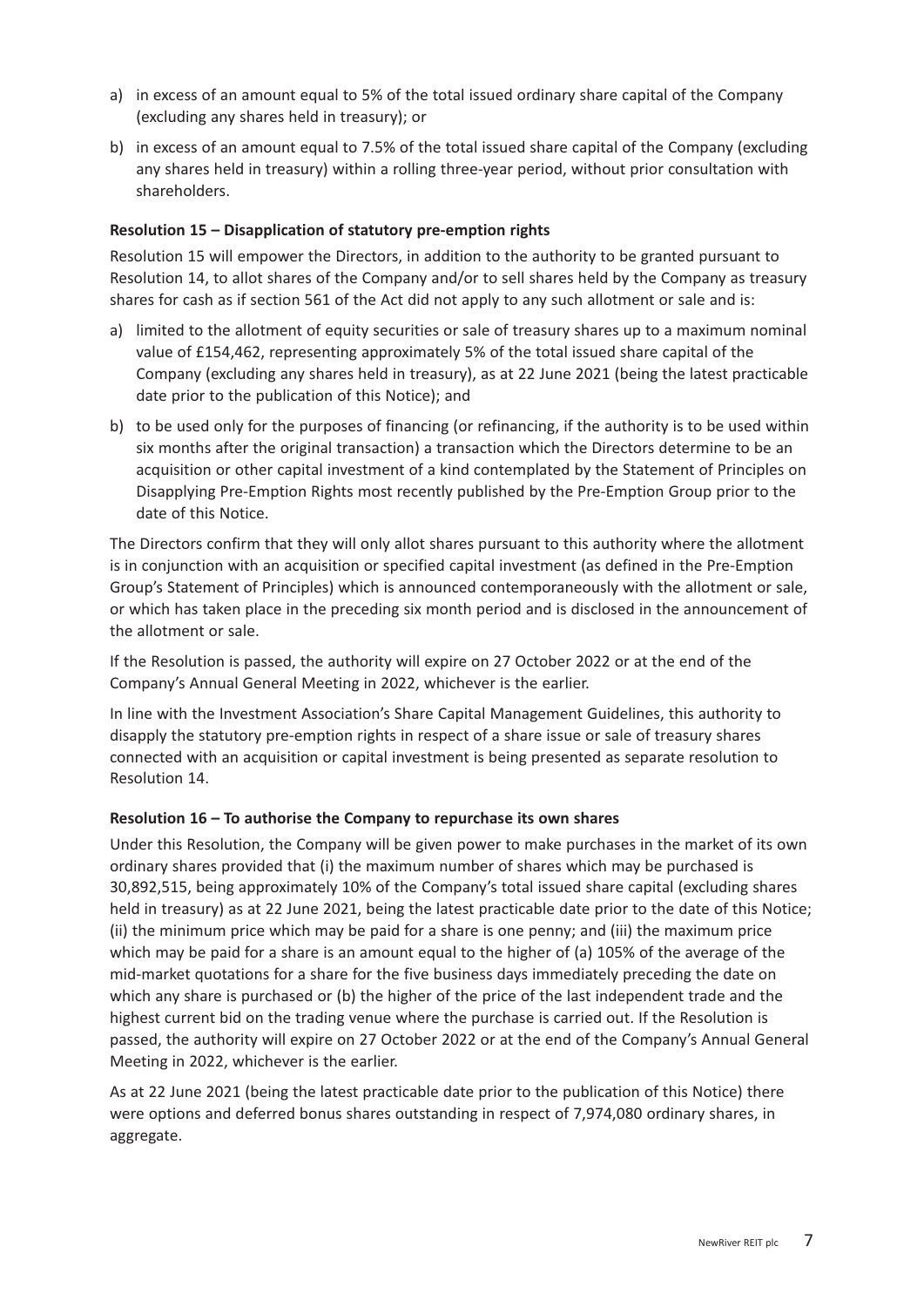If the outstanding options and deferred bonus shares were exercised and converted, they would represent 2.58% of the 308,925,158 ordinary shares of the Company in issue as at 27 July 2021, the date of the AGM. If the buyback authority was exercised in full, that percentage would be 2.87% of the reduced share capital of 278,032,643 ordinary shares of the Company.

The Directors consider it desirable and in the Company's interests for shareholders to grant to the Company authority to exercise this power, within the limits set out above, to enable the Company to purchase its own shares. This authority would only be exercised, if and when conditions are favourable, with a view to enhancing the net asset value per share of the Company.

Any shares purchased would be held as treasury shares which may, at the discretion of the Directors, be resold for cash, transferred in connection with an employee share scheme, or cancelled. No dividends will be paid on, and no voting rights will be exercised in respect of, treasury shares.

# **Resolution 17 – Notice of general meeting**

Under the Articles, the Company may call a general meeting, which is not an Annual General Meeting, on 14 clear days' notice. Section 307A of the Act in addition requires the Company to pass a special resolution on an annual basis in order to convene general meetings, other than the Company's Annual General Meeting, on 14 clear days' notice. The Directors believe that obtaining this authority is desirable and that it would give the Directors an additional degree of flexibility.

#### **Resolution 18 – Capital Reduction**

Resolution 18 cancels the amount standing to the credit of the share premium account of the Company. The aggregate amount standing to the credit of the Company's share premium account, which, as at 31 March 2021, was approximately £227.4 million, will, following such cancellation, be credited to the profit and loss account of the Company.

The Capital Reduction is conditional upon:

- Resolution 18 having been passed by shareholders to approve the Capital Reduction;
- the confirmation of the Capital Reduction by the Court; and
- a copy of the Court order and statement of capital having been delivered to the Registrar of Companies and registered by it.

The Capital Reduction does not affect the number of shares in issue or the nominal value per share. The Capital Reduction does not affect the voting or dividend rights of any shareholder, or the rights of any shareholder on a return of capital.

#### *Background to the Capital Reduction*

Under the Act, distributions to shareholders can only be made out of profits available for that purpose as shown in the Company's accounts (these are known as distributable reserves). The Act also requires that if a company issues shares at a premium to the nominal value of those shares, whether for cash or otherwise, a sum equal to the aggregate amount or value of the premia must be transferred to the company's share premium account.

A share premium account is an undistributable reserve and, accordingly, the purposes for which the Company can use it are restricted. The Capital Reduction aims to create additional distributable reserves for the Company by cancelling the amount standing to the credit of the share premium account and transferring it to the Company's profit and loss account. The realised profits thereby created would be applied to increase the accumulated profit on the Company's profit and loss account.

Whilst the Company currently has distributable reserves, there can be no assurance that that will continue to be the case in the future. In the absence of the Capital Reduction, the Company is reliant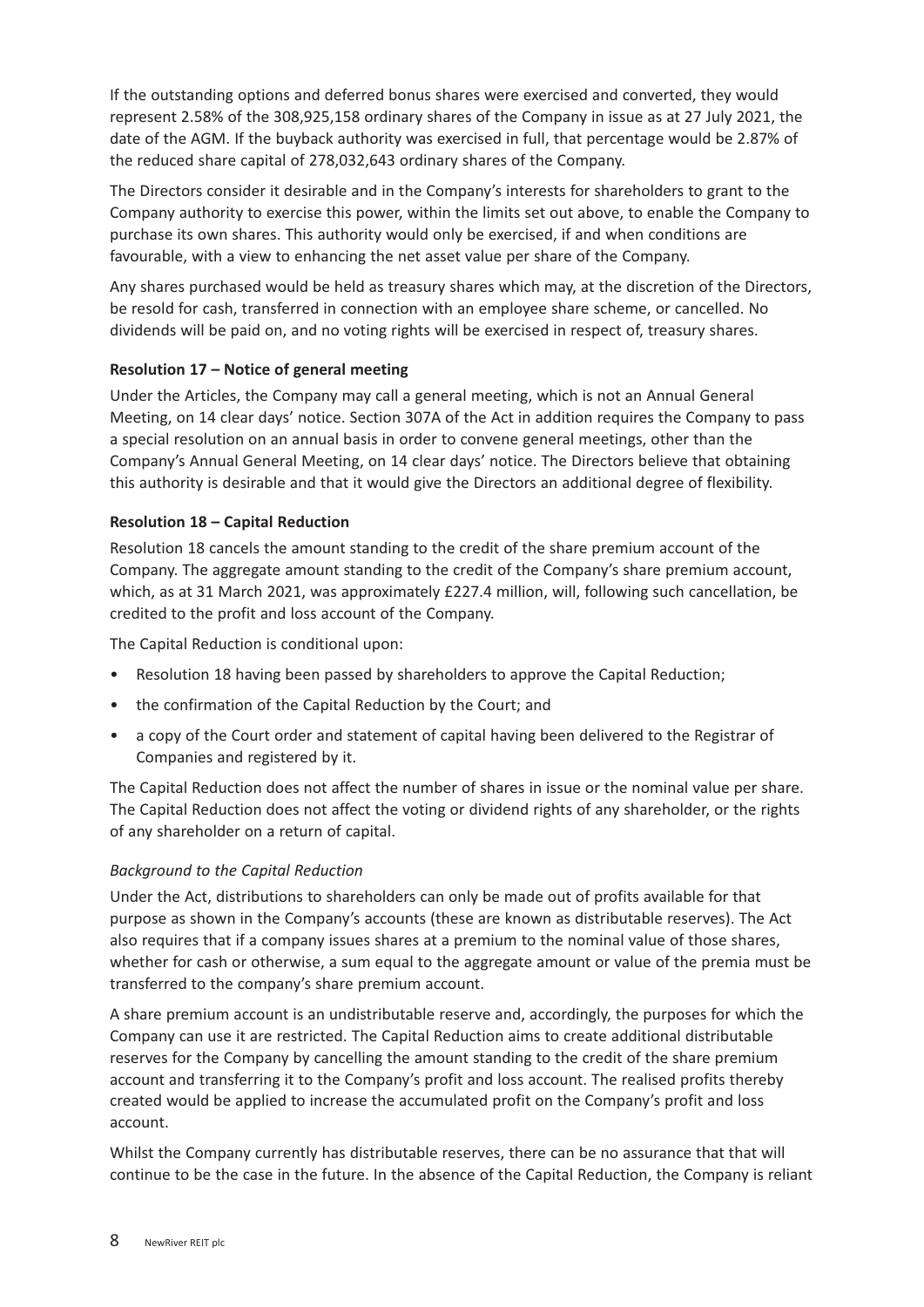upon the receipt of dividends and other distributions from its operating subsidiaries and companies in which it has investments in order to give rise to the distributable reserves required to make dividend payments (and the receipt of such dividends and distributions cannot be guaranteed as the ability of the Company's subsidiaries and the companies in which it has investments to make them may itself be restricted).

The Capital Reduction would reduce the Company's reliance on the receipt of dividends and distributions from its operating subsidiaries and companies in which it has investments and increase its flexibility to pay dividends in accordance with its dividend policy referred to in connection with Resolution 3 above, facilitate any prospective repurchase of shares and provide flexibility for any other general corporate purposes, subject to the financial performance of the Company. However, the Company has not made any proposal or decision as to the use of any such realised profits should the Capital Reduction take place.

As at 31 March 2021, the share premium account of the Company stood at a sum of approximately £227.4 million and the Company had retained earnings of approximately £197.8 million.

The proposal is conditional upon the passing of Resolution 18, as well as the confirmation of the Court.

#### *Procedure*

The Company has authority to pursue a share capital reduction by virtue of Article 8 of the Articles. Pursuant to its Articles and to the Act, in order to effect the Capital Reduction the Company requires: (i) the authority of its shareholders by the passing of a special resolution in the form of Resolution 18 at the AGM; and (ii) the confirmation of the Court, to which the Company will make an application if Resolution 18 is passed.

The Capital Reduction will take effect when the order of the Court confirming it and a statement of capital approved by the Court have been registered with the Registrar of Companies. Subject to Resolution 18 being passed, the Company will seek confirmation of the Capital Reduction in the Court as soon as practicable. It is anticipated that the initial directions hearing in relation to the Capital Reduction will take place on 6 August 2021, with the final hearing by the Court to confirm the Capital Reduction taking place on 24 August 2021 and it becoming effective on the following day or shortly thereafter, following the necessary registration of, among other things, a copy of the order of the Court confirming the Capital Reduction.

In order to approve the Capital Reduction, the Court will need to be satisfied that the interests of the Company's creditors (including prospective and contingent creditors) whose debts remain outstanding on the relevant date, will not be prejudiced by the Capital Reduction. The Court may require creditor consent or protection to be provided to creditors of the Company. Such protection may include an undertaking from the Company to deposit a sum of money into a blocked account created for the purpose of discharging those creditors or an undertaking from the Company that a sum equal to the amount owed to those creditors would remain undistributable until those creditors have been satisfied.

The Board has undertaken a thorough and extensive review of the Company's liabilities (including prospective and contingent liabilities) and considers that the Company will be able to satisfy the Court that, as at the date on which the Court order relating to the Capital Reduction and the statement of capital in respect of it have both been registered by the Registrar of Companies and the Capital Reduction therefore becomes effective, the Company's creditors will be sufficiently protected without requiring creditor consent or creditor protection measures.

The Board reserves the right (where necessary by application to the Court) to abandon, discontinue or adjourn any application to the Court for confirmation of the Capital Reduction, and hence the Capital Reduction itself, if the Board believes that the terms required to obtain confirmation are (or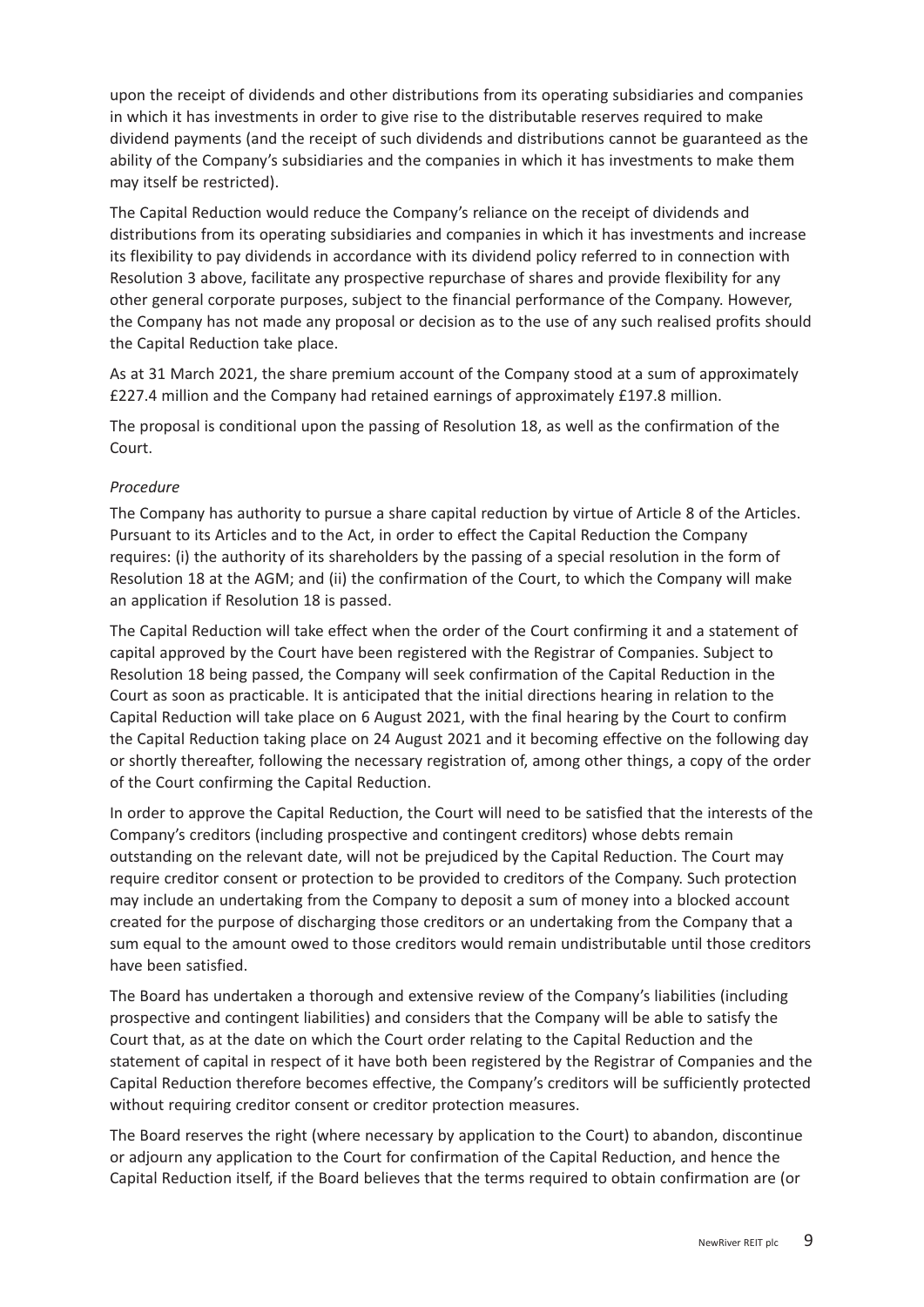would be likely to be) unsatisfactory to the Company or if as a result of a material unforeseen event the Board considers that to continue with the Capital Reduction is inappropriate or inadvisable.

#### *Taxation*

The Capital Reduction should not have any UK tax consequences for shareholders as it should not result in a disposal or deemed disposal of their ordinary shares. Shareholders' cost base in their ordinary shares should be unaffected. Shareholders who are in any doubt as to their tax position or who are subject to tax in a jurisdiction other than the United Kingdom should consult an appropriate independent professional adviser.

#### **Resolution 19 – Proposed amendments to Articles of Association**

In light of the COVID-19 pandemic, the Board has evaluated formats of shareholder meetings permitted under the Articles and has considered how it can ensure that any GMs and, in particular, the Company's AGM can proceed (and proceed safely) in the future when circumstances arise, or government guidelines or any similar restrictions are in place, that impede on the ability to host a physical meeting. The Articles currently do not make specific reference to the use of meetings where members may choose to attend either in person or electronically (known as 'hybrid' shareholder meetings). Consequently, the Board wishes to make certain changes to the Articles, amongst other things, specifically to authorise the use of hybrid general meetings in the future if social distancing or similar measures are at any time in place as well as an ability for the Directors to resolve to postpone a general meeting or to move the place or places (including, for a combined physical and electronic general meeting, any electronic facility or electronic facilities to be used) of a general meeting before the date on which it is to be held. There are also a number of less significant consequential and other minor clarificatory changes being proposed to the Articles. Accordingly, the Board has proposed Resolution 19 to introduce relevant changes to the Articles. The principal proposed changes to the Articles are set out in Appendix 1 to this Notice. The proposed new Articles are also available to view in full on the Company's website.

# **Action to be taken**

Whilst the Board hopes that, by the AGM date, restrictions will have been eased to a level that will allow it to welcome shareholders in person to the AGM, given the evolving nature of the situation and the possibility for circumstances to change before the date of the AGM such that larger gatherings indoors are no longer permissible and the Board is forced to revise its position and run the AGM as a closed meeting, you are requested to vote online via www.signalshares.com. If you have not done so already, you will need to register your account using your Investor Code, which can be found on your share certificate. Alternatively, you may request a paper form of proxy from our Registrar, Link Group, and details of how to contact them are set out in the Notice. In order to vote online, you will need to visit www.signalshares.com, search 'NewRiver REIT' and use your Investor Code to log in or register. Once you have logged in, simply click the 'Vote Online Now' button and follow the procedure as instructed.

Votes should be cast no later than 10.00 a.m. on Friday, 23 July 2021. If you are a CREST member, you may submit your proxy electronically through CREST. Details of how to do so are set out in the Notes to the Notice. If you are an institutional investor, you may be able to appoint a proxy electronically via the Proxymity platform, a process which has been agreed by the Company and approved by the Registrar. For further information regarding Proxymity, please visit www.proxymity.io. Your proxy must be lodged by 10.00 a.m. on Friday, 23 July 2021 in order to be considered valid. Before you can appoint a proxy via this process you will need to have agreed to Proxymity's associated terms and conditions. It is important that you read these carefully as you will be bound by them and they will govern the electronic appointment of your proxy.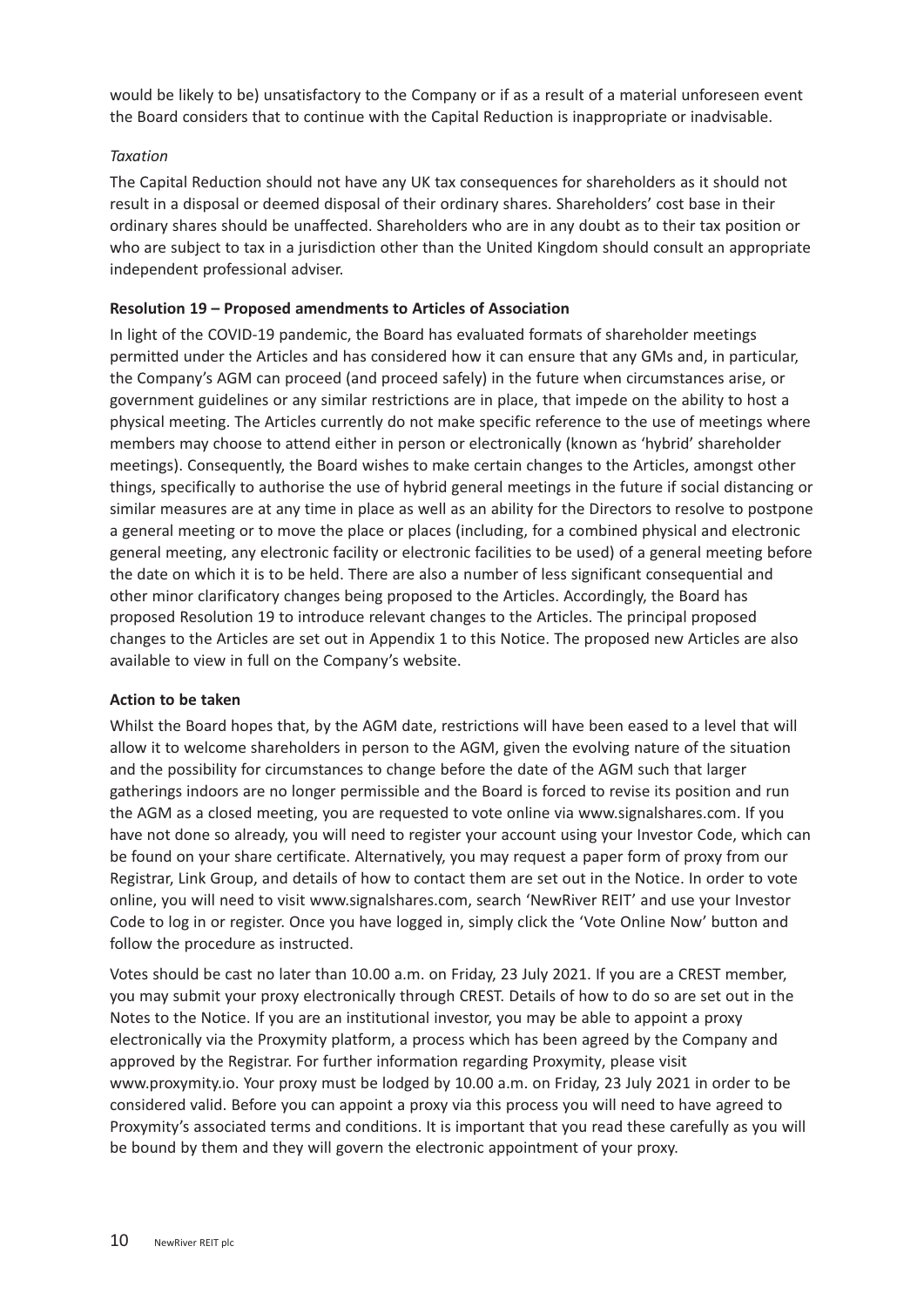#### **Documents for inspection**

Copies of the Directors' service contracts and letters of appointment and the proposed amended Articles pursuant to Resolution 19 described above will be available for inspection during normal business hours on any weekday from the date of this notice until the conclusion of the AGM at the Company's registered office. These documents will also be available for inspection at the place of the AGM for at least 15 minutes prior to, and during, the AGM. In addition, the proposed new Articles are available to view in full on the Company's website.

#### **Recommendation**

The Board considers that the Resolutions are in the best interests of the Company and its shareholders as a whole and unanimously recommends that shareholders vote, or procure the vote, in favour of such Resolutions, as the Directors intend to do, or procure to be done, in respect of their own beneficial holdings of ordinary shares in the capital of the Company.

Yours faithfully

Mithard

**Margaret Ford** Chairman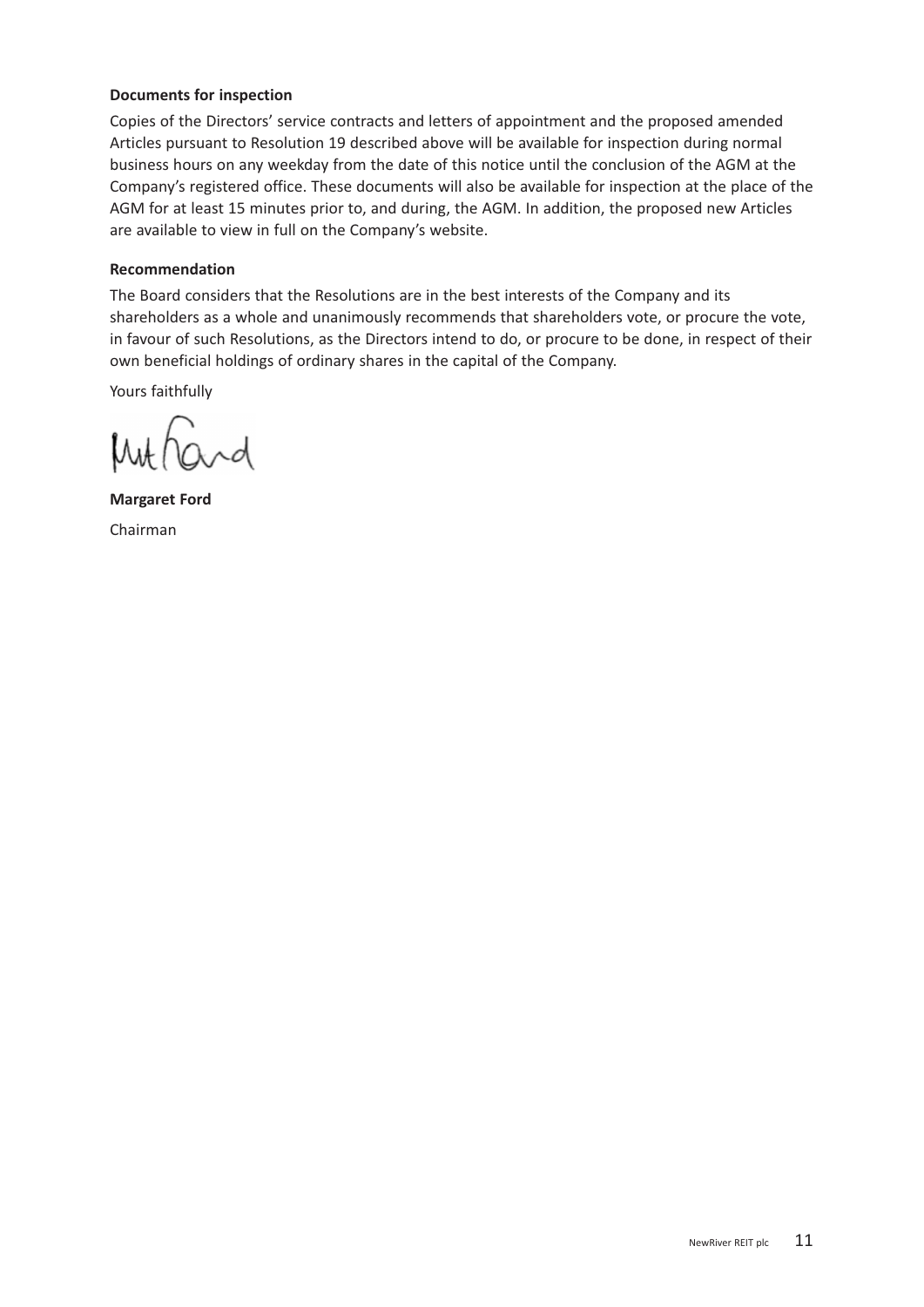# **NEWRIVER REIT PLC**

# *(a company incorporated in England & Wales with registered number 10221027)*

NOTICE IS HEREBY GIVEN THAT the Annual General Meeting of NewRiver REIT plc (the "Company") will be held at 16 New Burlington Place, London. W1S 2HX on 27 July 2021 at 10.00 a.m.

# **Ordinary Business**

Each of resolutions  $1 - 12$  are to be passed as ordinary resolutions.

To consider and, if thought appropriate, pass the following resolutions:

- 1. That the Directors' Report, Auditor's Report and financial statements for the year ended 31 March 2021 be received and approved.
- 2. That the Directors' Remuneration Report contained within the Company's 2021 Annual Report on pages 99 to 117 be received and approved.
- 3. To declare a final dividend of 3.0p per ordinary share for the year ended 31 March 2021.
- 4. That Margaret Ford, being eligible and offering herself for re-election, be re-elected as a Director of the Company.
- 5. That Colin Rutherford, being eligible and offering himself for re-election, be re-elected as a Director of the Company.
- 6. That Allan Lockhart, being eligible and offering himself for re-election, be re-elected as a Director of the Company.
- 7. That Mark Davies, being eligible and offering himself for re-election, be re-elected as a Director of the Company.
- 8. That Kay Chaldecott, being eligible and offering herself for re-election, be re-elected as a Director of the Company.
- 9. That Alastair Miller, being eligible and offering himself for re-election, be re-elected as a Director of the Company.
- 10. That Charlie Parker, being eligible and offering himself for re-election, be re-elected as a Director of the Company.
- 11. That PricewaterhouseCoopers LLP of 1 Embankment Place, London WC2N 6RH be appointed as auditor of the Company.
- 12. That the Audit Committee be and is hereby authorised to fix the remuneration of the auditor.

# **Special Business**

To consider and, if thought appropriate, pass the following resolutions:

# **As an ordinary resolution:**

- 13. That the Directors be and are hereby generally and unconditionally authorised in accordance with section 551 of the Companies Act 2006 to exercise all the powers of the Company to allot shares in the Company and to grant rights to subscribe for, or to convert any security into, shares in the Company ("Rights"):
	- a) up to an aggregate nominal amount of £1,029,750; and
	- b) up to an additional aggregate nominal amount of  $£1,029,750$  provided that (a) they are equity securities (within the meaning of section 560(1) of the Companies Act 2006) and (b) they are offered by way of a rights issue or other pre-emptive offering to holders of ordinary shares on the register of shareholders at such record date as the Directors' may determine where the equity securities respectively attributable to the interests of the ordinary shareholders are proportionate (as nearly as may be practicable) to the respective numbers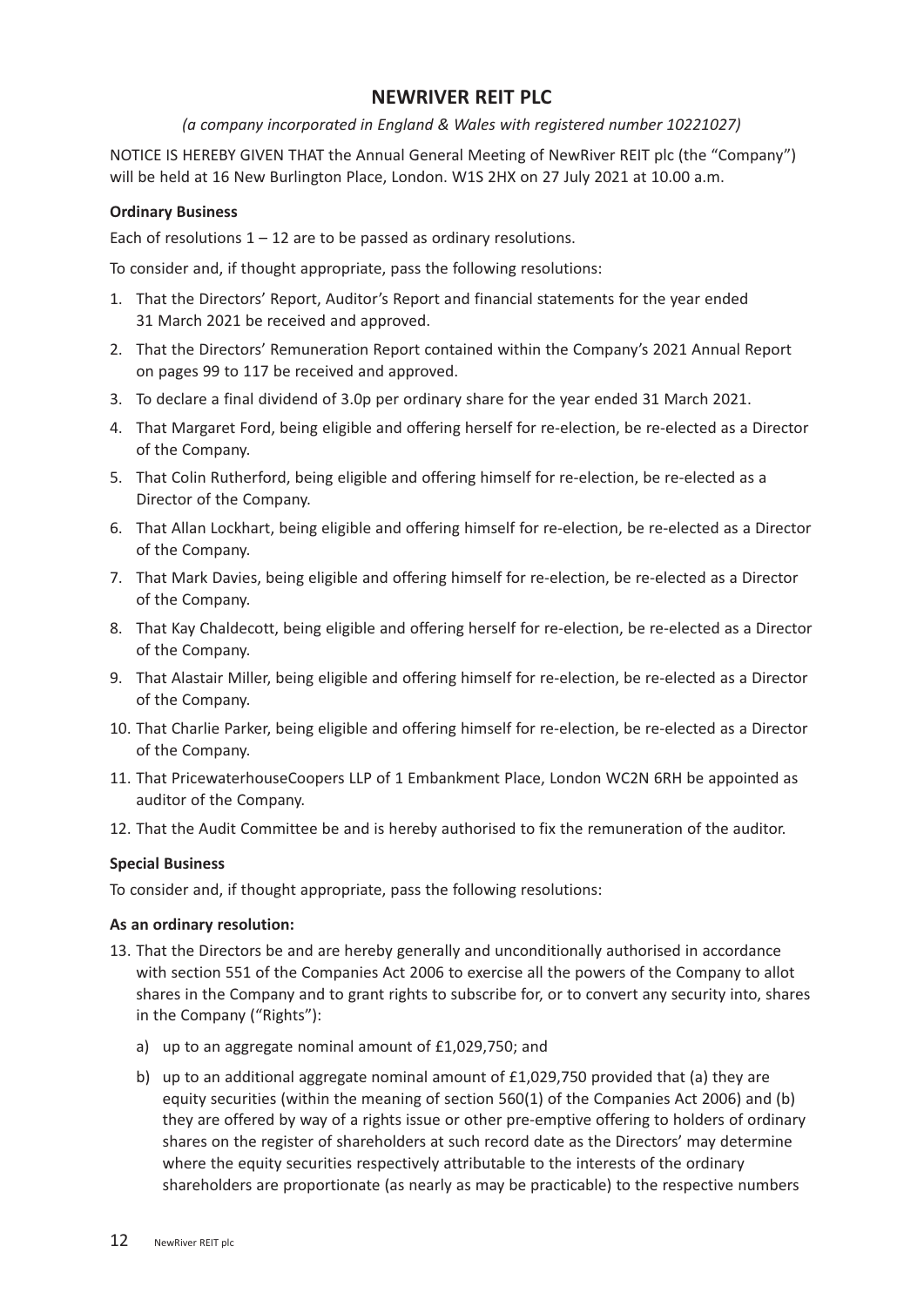of ordinary shares held or deemed to be held by them on any such record date and to other holders of equity securities entitled to participate therein (if any), subject to such exclusions or other arrangements as the Directors' may deem necessary or expedient to deal with treasury shares, fractional entitlements or legal or practical problems arising under the laws of any overseas territory or the requirements of any regulatory body or stock exchange or by virtue of shares being represented by depositary receipts or any other matter,

provided that this authority shall expire at the conclusion of the next Annual General Meeting of the Company, or, if earlier, at the close of business on 27 October 2022 save that the Company shall be entitled to make offers or agreements before the expiry of such authority which would or might require shares to be allotted or Rights to be granted after such expiry and the Directors shall be entitled to allot shares and grant Rights pursuant to any such offer or agreement as if this authority had not expired; and all unexercised authorities previously granted to the Directors to allot shares and grant Rights be and are hereby revoked.

# **As a special resolution:**

- 14. That, if Resolution 13 is passed and in addition to the powers contained therein, the Directors be and are hereby authorised pursuant to sections 570 and 573 of the Companies Act 2006 to allot equity securities (within the meaning of section 560 of that Act) for cash and/or to sell ordinary shares held by the Company as treasury shares pursuant to the authority conferred by Resolution 13 as if section 561(1) of that Act did not apply to any such allotment or sale, such authority to be limited:
	- a) to allotments of equity securities, or sales of treasury shares, in connection with a rights issue, open offer, or other pre-emptive offer to existing ordinary shareholders (other than shareholders holding treasury shares) in proportion (as nearly as may be practicable) to their respective holdings and holders (excluding any holding of shares as treasury shares) of any other class of equity securities in existence with the right to participate in allotments of such class of equity securities, subject to such exclusions or other arrangements as the Directors' may deem necessary or expedient to deal with treasury shares, fractional entitlements or legal or practical problems arising under the laws of any overseas territory or the requirements of any regulatory body or stock exchange or by virtue of shares being represented by depositary receipts or any other matter; and
	- b) to the allotment of equity securities or the sale of treasury shares (otherwise than under paragraph (a)), up to a maximum nominal amount of £154,462,

such authority to expire at the conclusion of the next Annual General Meeting of the Company (or, if earlier, at the close of business on 27 October 2022) but, in each case, prior to its expiry the Company may make offers, and enter into agreements, which would, or might, require equity securities to be allotted (and treasury shares to be sold) after the authority expires and the Directors may allot equity securities (and sell treasury shares) under any such offer or agreement as if the authority had not expired.

# **As a special resolution:**

- 15. That, if Resolution 13 is passed and in addition to the powers contained therein and in Resolution 14, the Directors be and are hereby authorised pursuant to sections 570 and 573 of the Companies Act 2006 to allot equity securities (within the meaning of section 560 of that Act) and/or to sell ordinary shares held by the Company as treasury shares for cash under the authority given by Resolution 13 as if section 561(1) of that Act did not apply to any such allotment or sale, such authority to be:
	- a) limited to the allotment of equity securities or sale of treasury shares up to a maximum nominal amount of £154,462; and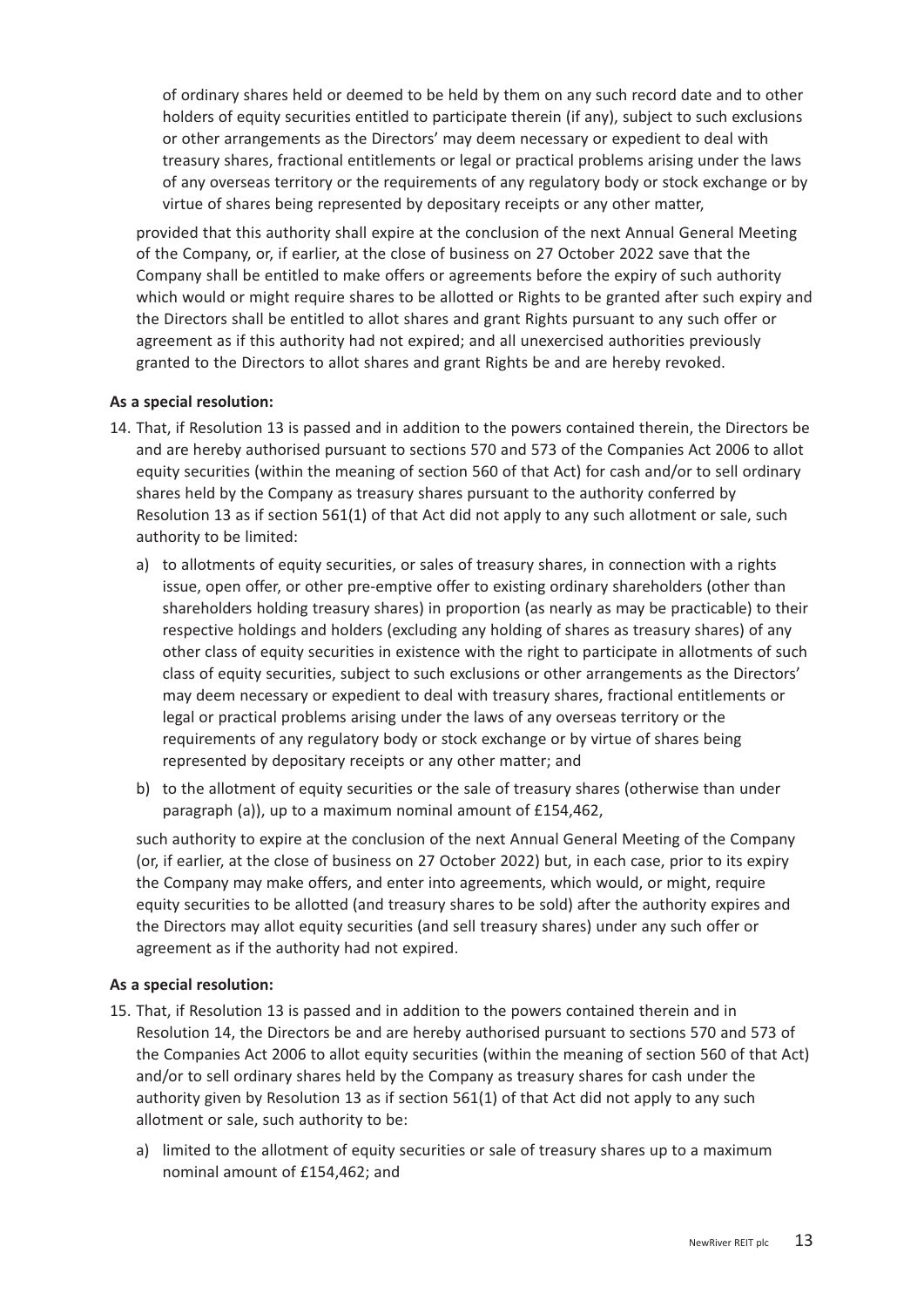b) used only for the purposes of financing (or refinancing, if the authority is to be used within six months after the original transaction) a transaction which the board of the Company determines to be an acquisition or other capital investment of a kind contemplated by the Statement of Principles on Disapplying Pre-Emption Rights most recently published by the Pre-Emption Group prior to the date of this notice.

such authority to expire at the conclusion of the next Annual General Meeting of the Company (or, if earlier, at the close of business on 27 October 2022) but, in each case, prior to its expiry the Company may make offers, and enter into agreements, which would, or might, require equity securities to be allotted (and treasury shares to be sold) after the authority expires and the Directors may allot equity securities (and sell treasury shares) under any such offer or agreement as if the authority had not expired.

#### **As a special resolution:**

- 16. That the Company be and is hereby unconditionally and generally authorised for the purpose of section 701 of the Companies Act 2006 to make market purchases (as defined in section 693 of that Act) of ordinary shares of one pence each in the capital of the Company provided that:
	- a) the maximum number of shares which may be purchased is 30,892,515;
	- b) the minimum price which may be paid for each share is one penny, being the nominal value of an ordinary share;
	- c) the maximum price which may be paid for a share is an amount equal to the higher of  $(1)$ 105 per cent of the average of the closing price of the Company's ordinary shares as derived from the London Stock Exchange Daily Official List for the five business days immediately preceding the day on which such share is contracted to be purchased or (2) the higher of the price of the last independent trade and the highest current bid on the trading venue where the purchase is carried out; and
	- d) this authority shall expire at the conclusion of the Annual General Meeting of the Company to be held in 2022 or, if earlier, on 27 October 2022 (except in relation to the purchase of shares the contract for which was concluded before the expiry of such authority and which might be executed wholly or partly after such expiry) unless such authority is renewed prior to such time.

#### **As a special resolution:**

17. That a General Meeting other than an Annual General Meeting may be called on not less than 14 clear days' notice.

#### **As a special resolution:**

18. That the share premium account of the Company be cancelled.

#### **As a special resolution:**

19. That the Articles of Association produced to the meeting and for the purpose of identification initialled by the Chair of the meeting be adopted as the Articles of Association of the Company in substitution for, and to the exclusion of, the Company's current Articles of Association.

Dated: 23 June 2021

By order of the Board

**Kerin Williams** *Company Secretary*

**NewRiver REIT plc**, 16 New Burlington Place, London, W1S 2HX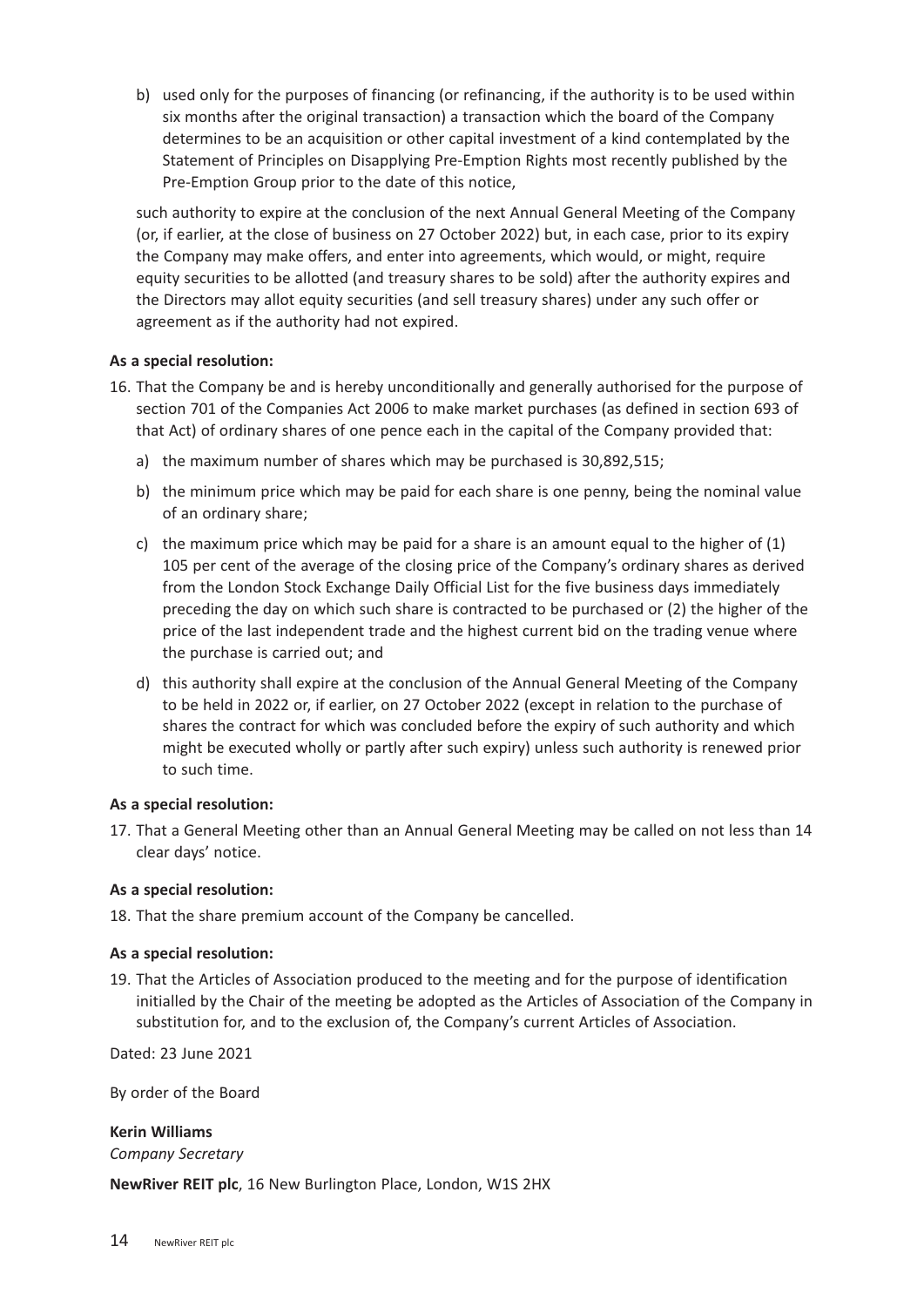#### **Directors' Biographical Details**

#### **Baroness Ford OBE**

NonExecutive Chairman Appointed July 2017

#### **Committee Membership**

Nomination Committee (Chair), Remuneration Committee

#### **Key Skills and Experience**

Baroness Ford has over 20 years' experience as a Non-Executive Director and Chairman of private and Stock Exchange listed companies and extensive experience of working with the Government. Margaret has extensive knowledge across the real estate market and is an Honorary Member of the Royal Institute of Chartered Surveyors. From 2002 to 2008, she was Chairman of English Partnerships (now Homes England) and from 2009 to 2012, she was a member of the Olympic Board and Chairman of the Olympic Park Legacy Company. Margaret was previously a Non-Executive Director of Taylor Wimpey plc and SEGRO plc, and the former Chairman of STV Group plc, Grainger plc and May Gurney Integrated Services plc.

#### **External Appointments**

#### *Listed Companies*

Lendlease Corporation (Senior Advisor to the Board).

#### *Other*

Chairman of Challenge Board; Buckingham Palace Reservicing Programme; National President of the British Epilepsy Association; British Olympic Association; UK Oversight Board of Deloitte LLP and is also Chair of the UK Audit Governance Board of Deloitte LLP.

Baroness Ford was appointed to the House of Lords in 2006. She is a Cross bench peer and is currently on an extended leave of absence from Parliament.

# **Allan Lockhart**

Chief Executive Officer

#### **Committee Membership**

None

#### **Key Skills and Experience**

Allan has over 30 years' experience in the UK real estate market specialising in the retail sector. He started his career with Strutt & Parker in 1988 advising major property companies and institutions on retail investment and development. In 2002, Allan was appointed as retail director to Halladale and was responsible for coordinating the acquisition and implementation of the asset management strategies of over 20 shopping centres as well as acquiring and completing several profitable retail developments. In 2009 he co-founded NewRiver and served as Property Director since its IPO until being appointed Chief Executive Officer in May 2018.

#### **External Appointments**

Chair of the British Property Federation (BPF) Retail Board.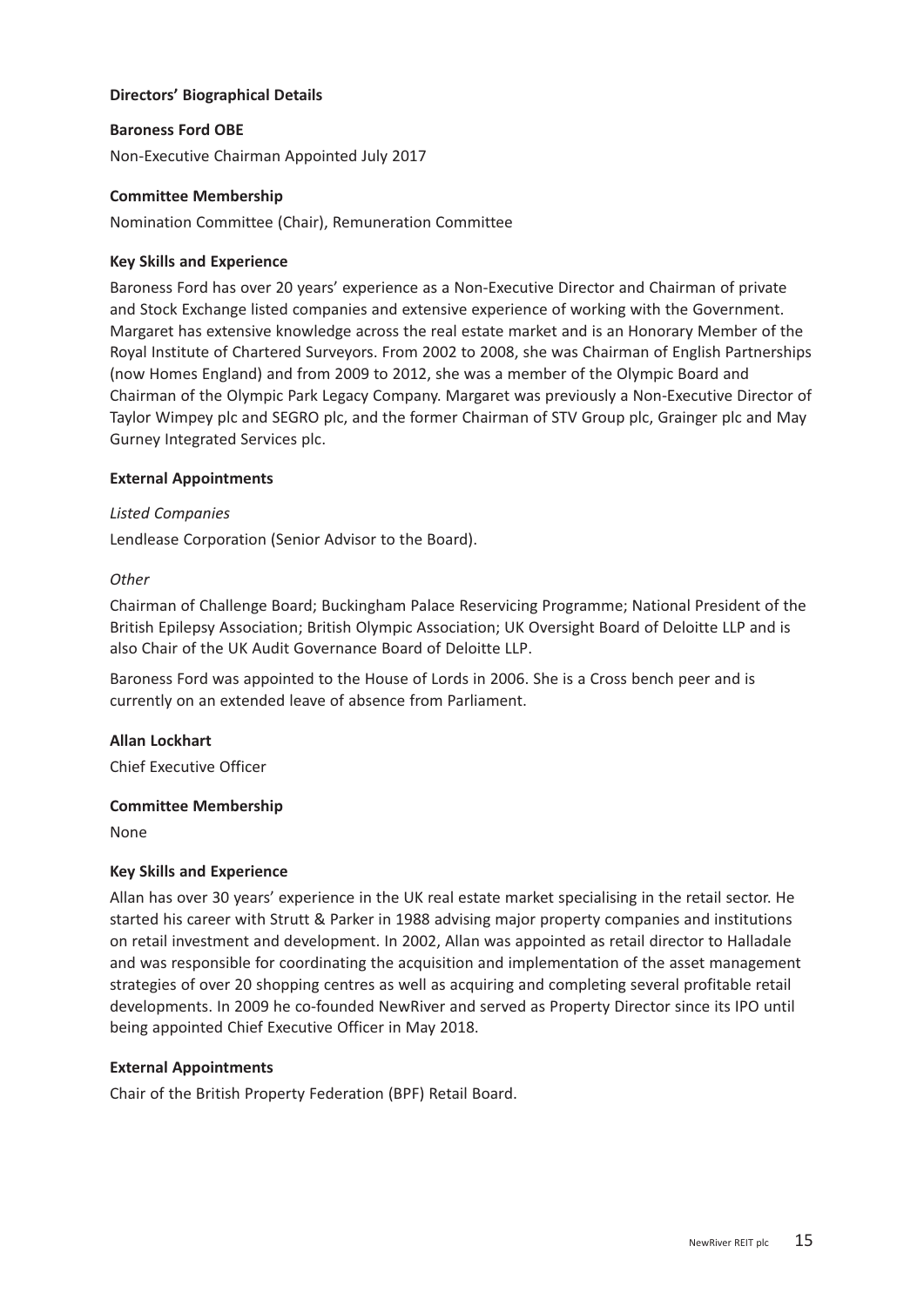#### **Mark Davies**

Chief Financial Officer

#### **Committee membership**

None

#### **Key Skills and Experience**

Mark is a Chartered Accountant with over 20 years' experience who joined the Company at its inception in 2009 and has played an integral part in growing the business. Mark has a strong track record in Capital Markets including raising £2 billion of new capital and as the steward of the Group balance sheet moving the Company to an unsecured debt structure following the issuance of a £300 million tenyear corporate bond in 2018. Mark is also Chief Executive Officer of Hawthorn, which is a business of over 670 community pubs. Mark led the acquisition of Hawthorn in 2018 and oversaw the successful integration of the business in early 2019. He also sits on the Board of the British Beer and Pub Association ("BBPA"). Prior to joining NewRiver Mark was CFO of Omega Land which was a £1 billion private equity fund owned by Morgan Stanley and prior to that an Audit and Corporate Finance Partner at Grant Thornton and BDO.

#### **External Appointments**

BBPA (Board member and Chair of the Finance Committee).

#### **Kay Chaldecott**

Independent Non-Executive Director Appointed March 2012

#### **Committee membership**

Remuneration Committee, Nomination Committee, Audit Committee

#### **Key Skills and Experience**

Kay has over 25 years' experience of developing and managing regional shopping centres throughout the UK. Kay is a member of the Royal Institution of Chartered Surveyors and has a breadth of industry knowledge covering the retail development process, retail mix and leasing and shopping centre operations. Kay was Managing Director of the shopping centre business of Capital Shopping Centres Group plc (now Intu Properties plc) and served as a main Board Director. She was also previously a Non-Executive Director of St. Modwen Properties PLC.

#### **External Appointments**

*Listed Companies* None.

*Other*

Lichfields planning and development consultancy (Board member); Next Leadership (member of the Advisory Board).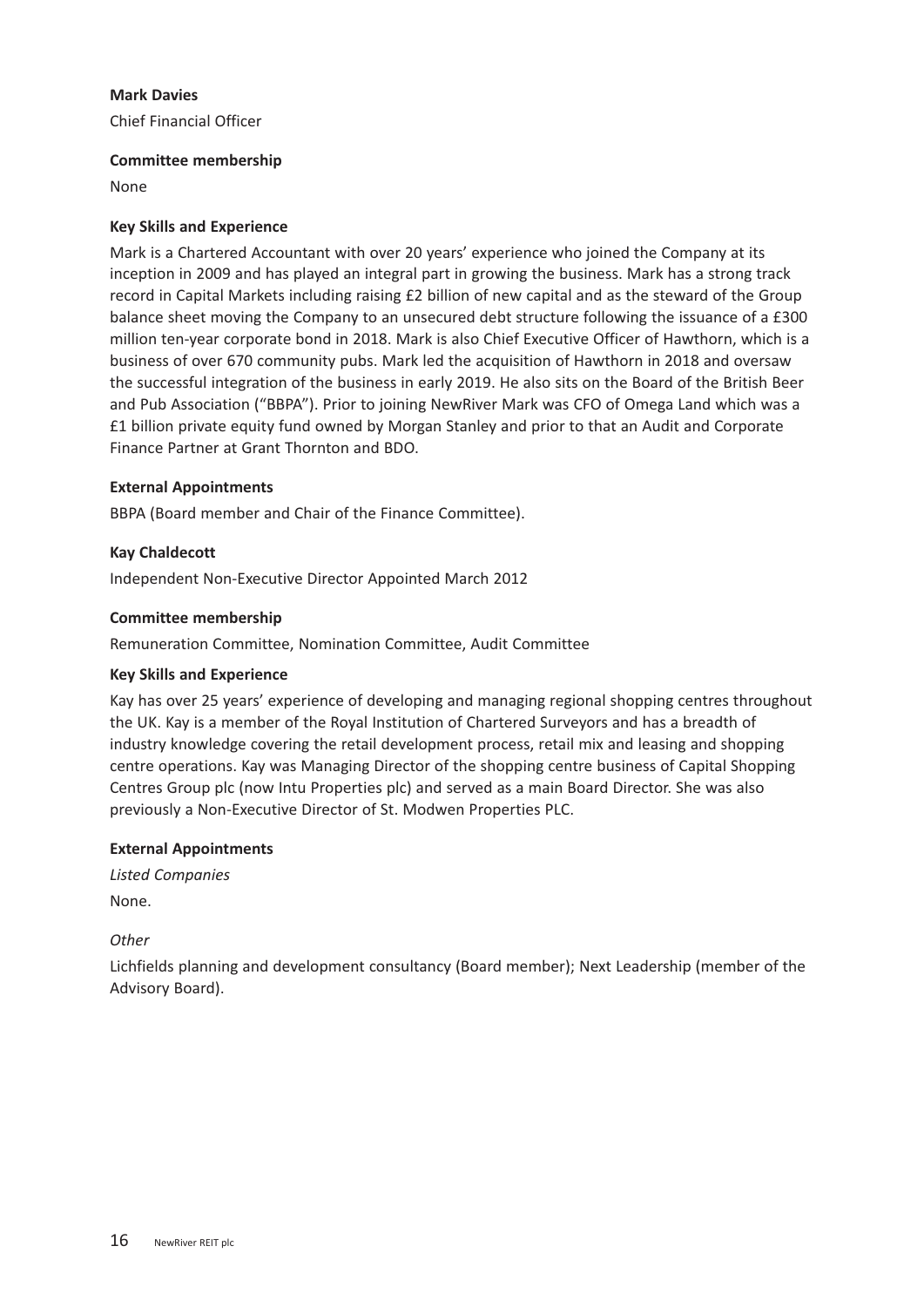#### **Alastair Miller**

Senior Independent Director Appointed January 2016

#### **Committee membership**

Remuneration Committee (chair), Nomination Committee, Audit Committee

#### **Key Skills and Experience**

Alastair is a Chartered Accountant and has significant, recent and relevant financial experience. Throughout his career Alastair has developed skills over risk management, property, systems, company secretariat and investor relations. Having worked for New Look Group for 14 years, Alastair has an in-depth understanding of retailers and the factors that impact their trading and profitability. Alastair was formerly Chief Financial Officer of New Look Group, Group Finance Director of the RAC, and Finance Director of a company within the BTR Group. Alastair qualified as a Chartered Accountant with Deloitte Haskins and Sells and was a management consultant at Price Waterhouse. In addition to being the Senior Independent Director Alastair has responsibility for ensuring that the Board successfully engages with our workforce.

#### **External Appointments:**

*Listed Companies*

Superdry Plc (Director and Audit Committee Chair).

*Other*

RNLI (Risk and Audit Committee member and Council Member).

#### **Colin Rutherford**

Independent Non-Executive Director Appointed February 2019

#### **Committee membership**

Audit Committee (Chair), Nomination Committee, Remuneration Committee

# **Key Skills and experience**

Colin is an international listed public and private company chairman and independent non executive director, with relevant sector experience including asset management, financials, leisure and real estate. Colin graduated in accountancy and finance and qualified with Touche Ross (now Deloitte) in 1984 and is a member of the Institute of Chartered Accountants of Scotland.

#### **External Appointments**

*Listed Companies* Mitchells & Butlers plc (Director and Audit Committee Chairman). Evofem Biosciences Inc, (Director and Audit Committee Chairman).

*Other* Brookgate Limited (Chairman).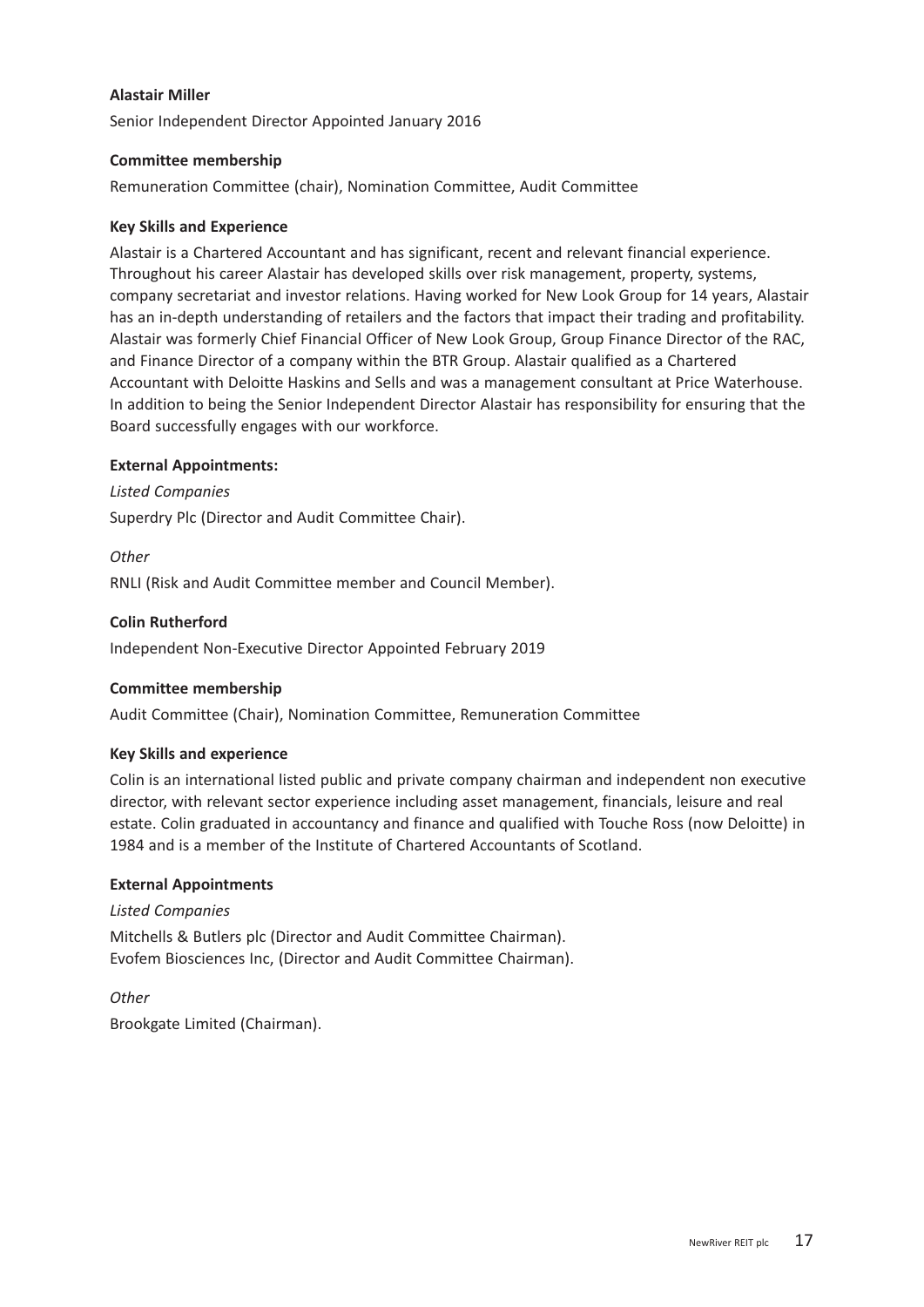#### **Charlie Parker**

Independent Non-Executive Director Appointed September 2020

#### **Committee membership**

Audit Committee, Remuneration Committee

#### **Key skills and Experience**

Charlie Parker has recently retired as Chief Executive and Head of the Public Service for the Government of Jersey. He held the role from January 2018. During his time as Chief Executive, he set up and led an ambitious programme to transform and modernise Jersey's public services. He was also responsible for and led a range of largescale capital infrastructure and regeneration projects including: a major new office development, a new hospital campus and the preparation of a £400m mixed use leisure, conference and family entertainment complex. Charlie was previously Chief Executive of Westminster City Council from December 2013 to December 2017 and Chief Executive of Oldham Metropolitan Borough Council from October 2008 to December 2013. Prior to this, he held a number of investment, development and regeneration roles across national and local government bodies.

#### **External Appointments**

*Listed Companies* None.

*Other*

Buckingham Palace Reservicing Programme Challenge Board.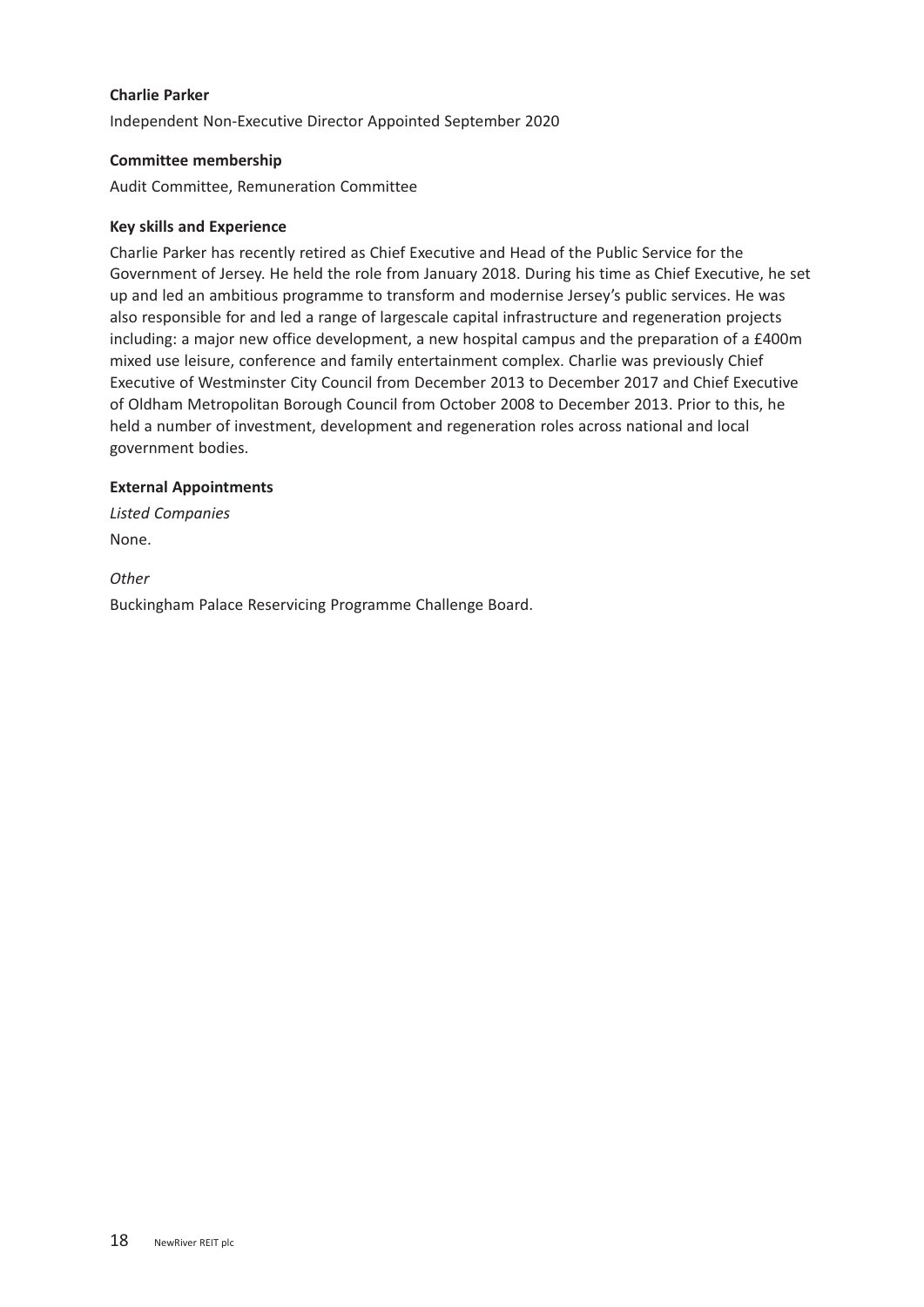#### **Notes:**

- 1. Shareholders entitled to attend and vote at the meeting may appoint one or more proxies (who need not be shareholders) to exercise all or any of their rights to attend, speak and vote on their behalf. More than one proxy may be appointed provided that each proxy is appointed to exercise rights attached to different shares. A proxy need not be a shareholder of the Company. **Given the uncertainty of the UK Government roadmap out of lockdown and the possibility of further restrictions, you are encouraged to submit a proxy vote in advance of the meeting as it may not be possible for you to attend in person. You should appoint the Chairman of the meeting as your proxy. Appointment of any person other than the** Chairman of the meeting may result in your votes not being cast, as third-party proxies may not be **permitted entry to the AGM.**
- 2. The right to appoint a proxy does not apply to persons whose shares are held on their behalf by another person and who have been nominated to receive communications from the Company in accordance with section 146 of the Companies Act 2006 ("nominated persons"). Nominated persons may have a right under an agreement with the shareholder who holds the shares on their behalf to be appointed (or to have someone else appointed) as a proxy. Alternatively, if nominated persons do not have such a right, or do not wish to exercise it, they may have a right under such an agreement to give instructions to the person holding the shares as to the exercise of voting rights.
- 3. To be valid, proxy instructions and forms of proxy (and the power of attorney or other authority, if any, under which it is signed or a notarially certified copy thereof) must be received by the Company's Registrar, Link Group, Central Square, 29 Wellington Street, Leeds, LS1 4DL as soon as possible and, in any event, so as to arrive no later than 10.00 a.m. on Friday, 23 July 2021.
- 4. You can vote by logging on to www.signalshares.com and following the instructions. If you have not done so already, you will need to register your account using your Investor Code, which can be found on your share certificate. In order to vote online, you will need to visit www.signalshares.com, search 'NewRiver REIT' and use your Investor Code to log in or register. Once you have logged in, simply click the 'Vote Online Now' button and follow the procedure as instructed. Alternatively, you may request a hard copy form of proxy directly from the Registrars, Link Group (previously called Capita), on 0371 664 0300. Calls are charged at the standard geographic rate and will vary by provider. Calls outside the United Kingdom will be charged at the applicable international rate. Lines are open between 09:00 – 17:30, Monday to Friday excluding public holidays in England and Wales. In order for a proxy appointment to be valid, in each case a valid proxy appointment must be made through www.signalshares.com or a form of proxy must be received by Link Group, Central Square, 29 Wellington Street, Leeds, LS1 4DL by 10.00 a.m. on Friday, 23 July 2021. If you are a CREST member, you may submit your proxy electronically through CREST by utilising the CREST electronic proxy appointment service in accordance with the procedures set out below. In addition, if you are an institutional investor, you may also be able to appoint a proxy electronically via the Proxymity platform, a process which has been agreed by the Company and approved by the Registrar. For further information regarding Proxymity, please go to www.proxymity.io. Your proxy must be lodged by 10.00 a.m. on Friday, 23 July 2021 in order to be considered valid. Before you can appoint a proxy via this process you will need to have agreed to Proxymity's associated terms and conditions. It is important that you read these carefully as you will be bound by them and they will govern the electronic appointment of your proxy.
- 5. The right of a shareholder to vote at the meeting will be determined by reference to the share register. To be entitled to attend, vote and speak at the AGM, shareholders must be registered in the share register of the Company at close of business on Friday, 23 July 2021 (or, in the event of any adjournment, by close of business on the date which is two days before the time of the adjourned meeting), excluding any part of a day which is not a working day.
- 6. a) CREST members who wish to appoint a proxy or proxies by utilising the CREST electronic proxy appointment service may do so by utilising the procedures described in the CREST Manual on the Euroclear website (www.euroclear.com/CREST). CREST Personal Members or other CREST sponsored members, and those CREST members who have appointed a voting service provider(s), should refer to their CREST sponsor or voting service provider(s), who will be able to take the appropriate action on their behalf.
	- b) In order for a proxy appointment made by means of CREST to be valid, the appropriate CREST message (a "CREST Proxy Instruction") must be properly authenticated in accordance with Euroclear UK & Ireland Limited specifications and must contain the information required for such instructions, as described in the CREST Manual. The message, regardless of whether it constitutes the appointment of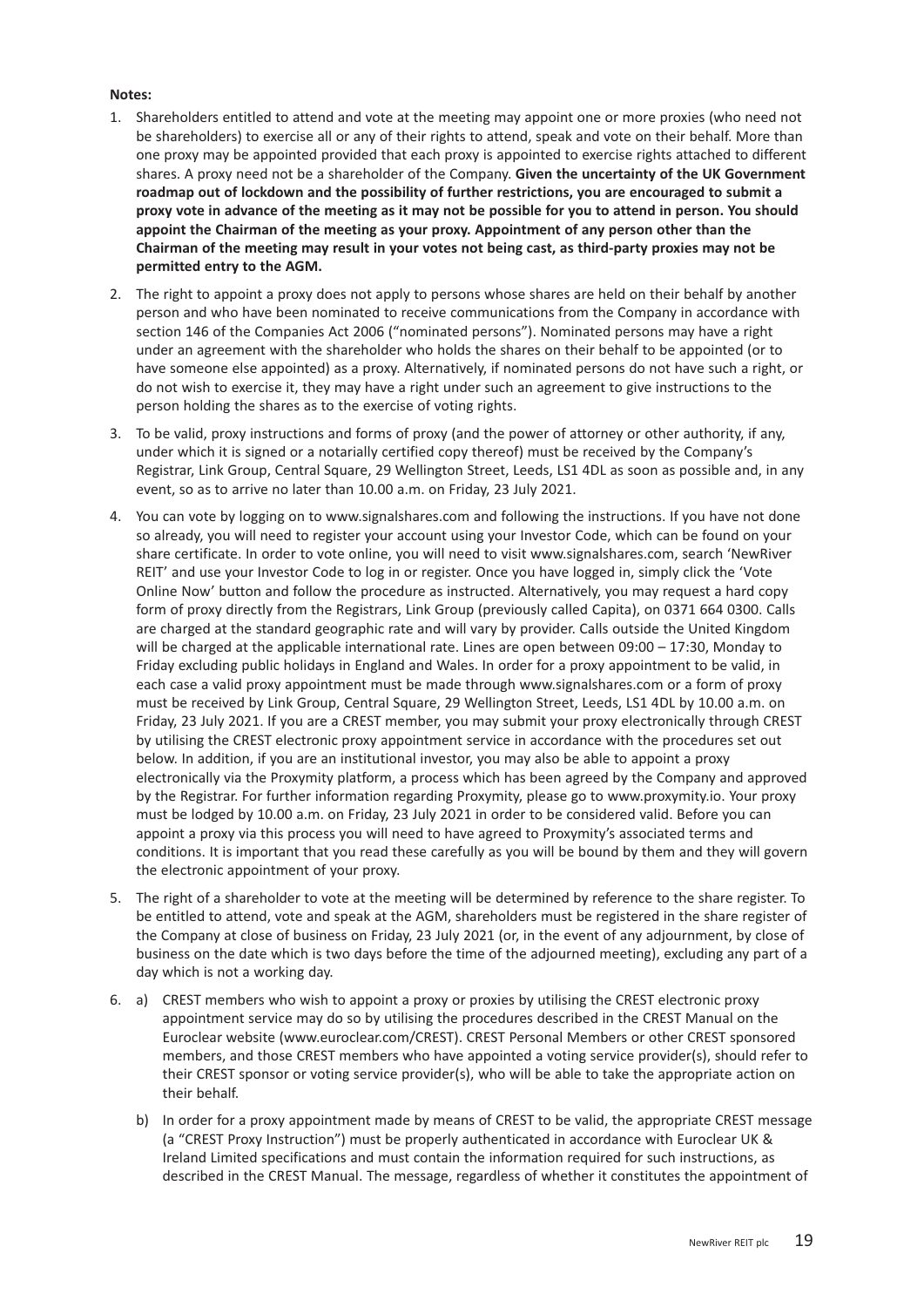a proxy or an amendment to the instruction given to a previously appointed proxy, must, in order to be valid, be transmitted so as to be received by the issuer's agent (ID: RA10) by the latest time(s) for receipt of proxy appointments specified in the notice of meeting. For this purpose, the time of receipt will be taken to be the time (as determined by the timestamp applied to the message by the CREST Applications Host) from which the issuer's agent is able to retrieve the message by enquiry to CREST in the manner prescribed by CREST. After this time any change of instructions to proxies appointed through CREST should be communicated to the appointee through other means.

- c) The Company may treat as invalid a CREST Proxy Instruction in the circumstances set out in Regulation 35(5)(a) of the Uncertificated Securities Regulations 2001.
- d) CREST members and, where applicable, their CREST sponsors or voting service providers should note that Euroclear UK & Ireland Limited does not make available special procedures in CREST for any particular messages. Normal system timings and limitations will therefore apply in relation to the input of CREST Proxy Instructions. It is the responsibility of the CREST member concerned to take (or, if the CREST member is a CREST personal member or sponsored member or has appointed a voting service provider(s), to procure that their CREST sponsor or voting service provider(s) take(s)) such action as shall be necessary to ensure that a message is transmitted by means of the CREST system by any particular time. In this connection, CREST members and, where applicable, their CREST sponsors or voting service providers are referred, in particular, to those sections of the CREST Manual concerning practical limitations of the CREST system and timings.
- 7. As at 22 June 2021, being the latest practicable date prior to the publication of this Notice, there were 308,925,158 ordinary shares of one penny in the capital of the Company in issue which each carried one vote and of which 2,625,006 were being held in the Employee Benefit Trust ('EBT'). The total number of voting rights in the Company at that date was therefore 306,300,152.
- 8. A shareholder of the Company which is a corporation may authorise a person or persons to act as its representative(s) at the meeting. In accordance with the provisions of the Companies Act 2006, each such representative may exercise (on behalf of the corporation) the same powers as the corporation could exercise if it were an individual shareholder of the Company, provided that they do not do so in relation to the same shares. It is no longer necessary to nominate a designated corporate representative. However, please note that if there is any change in current Government guidance and restrictions, corporate representatives may not be permitted entry into the AGM.
- 9. Recognising in the current climate either the situation can change or some shareholders may prefer not to attend this year's AGM in person we have therefore made provision for shareholders to follow the AGM remotely and submit questions to the Board on the business of the meeting. Shareholders who participate remotely will not be able to vote at the AGM and are encouraged nevertheless to appoint the Chair of the AGM as their proxy to represent them at the AGM in advance. To submit questions in advance of the AGM: questions should be emailed to info@nrr.co.uk by no later than 12:30 p.m. on 25 July 2021. If, due to a change in UK Government guidance, the AGM is ultimately held as a closed meeting, we will publish answers to such questions, to the extent we consider appropriate, on our website. Please note that some questions may be grouped together. Questions can also be asked via the virtual meeting platform as outlined in detail on pages 4 and 5 of this document.
- 10. Voting on all resolutions at this year's AGM will be conducted by way of a poll. The Board believes that a poll is more representative of shareholders' voting intentions because it gives as many shareholders as possible the opportunity to have their votes counted. The results of the poll will be announced via a Regulatory Information Service and made available on the company website as soon as practicable after the AGM.
- 11. Pursuant to any requests made by shareholders of the Company under section 527 of the Companies Act 2006, the Company may be required to publish on its website a statement setting out any matter relating to the audit of the Company's accounts that are to be laid before the AGM. The business which may be dealt with at the AGM includes any statement that the Company has been required under section 527 of the Companies Act 2006 to publish on its website.
- 12. A copy of this notice, and other information required by section 311A of the Companies Act 2006, can be found at the Company's website: https://www.nrr.co.uk.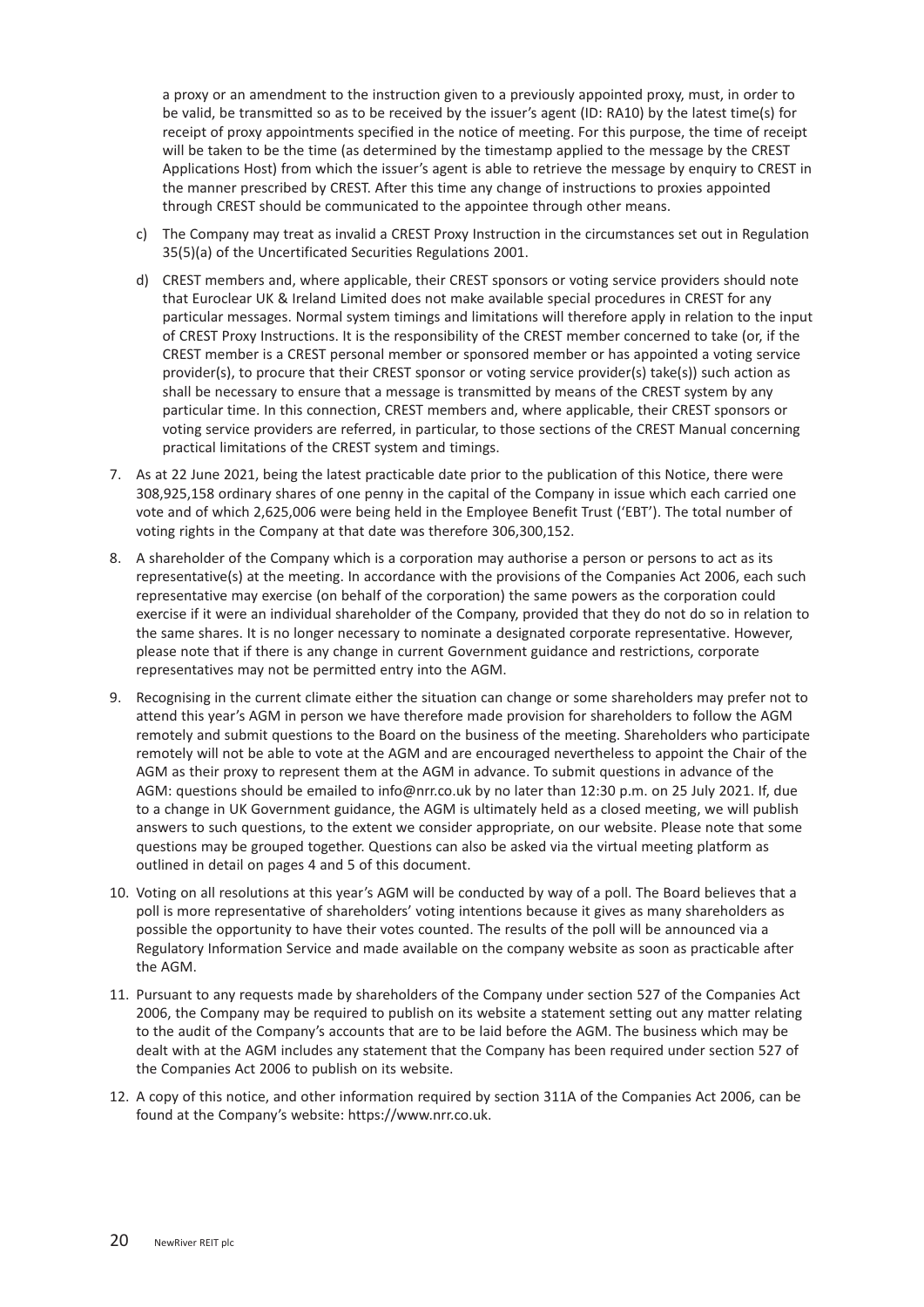#### **APPENDIX 1**

#### **PRINCIPAL PROPOSED CHANGES TO THE ARTICLES OF ASSOCIATION**

The principal proposed changes to the Articles are set out below. Other changes of a consequential, minor, technical or clarifying nature have not been set out below. Strikethrough text reflects deleted wording and underlined text reflects inserted wording.

#### 2. **INTERPRETATION**

2.1 In these Articles, the following words have the following meanings unless inconsistent with the context:

| "electronic facility"     | includes, without limitation, any device, system, platform, procedure,<br>method or other facility whatsoever providing an electronic means of |  |
|---------------------------|------------------------------------------------------------------------------------------------------------------------------------------------|--|
|                           | attendance at or participation in (or both attendance at and                                                                                   |  |
|                           | participation in) a general meeting determined by the Directors<br>pursuant to Article 57.1                                                    |  |
| "Principal Meeting Place" | has the meaning set out in <b>Article 57.2</b>                                                                                                 |  |
| "Satellite Meeting Place" | has the meaning set out in <b>Article 57.2</b>                                                                                                 |  |

2.23 A reference to a "**meeting**" shall mean a meeting convened and held in any manner permitted by these Articles, including a general meeting at which some (but not all) those entitled to be present attend and participate by means of electronic facility or facilities, and such persons shall be deemed to be present at that meeting for all purposes of the Companies Act 2006 and these Articles, and "**attend**", "**participate**", "**attending**", "**participating**", "**attendance**" and "**participation**" shall be construed accordingly.

#### **MEETINGS**

#### 53. **ANNUAL GENERAL MEETINGS**

An annual general meeting shall be held in accordance with the Companies Act 2006 and at such time and in such place as the Directors determine. An annual general meeting may be held partly (but not wholly) by means of electronic facility or facilities, as may be determined by the Directors.

#### 56. **CONVENING GENERAL MEETINGS**

- 56.1 Subject always to **Article 57.4**, the Directors may make whatever arrangements they consider fit to allow those entitled to do so to attend and participate in any general meeting.
- 56.2 The Directors shall determine in relation to each general meeting the means of attendance at and participation in the meeting, including whether the persons entitled to attend and participate in the meeting shall be enabled to do so:
	- 56.2.1 (subject to **Article 57.4**) by means of electronic facility or facilities pursuant to **Article 57.1** (and for the avoidance of doubt, the Directors shall be under no obligation to offer or provide such facility or facilities, whatever the circumstances); and/or
	- 56.2.2 by simultaneous attendance and participation at a Satellite Meeting Place or Places pursuant to **Article 57.2**.
- 56.3 Unless otherwise specified in the notice of meeting or determined by the chair of the meeting, a general meeting is deemed to take place at the place where the chair of the meeting is at the time of the meeting.
- 56.4 Two or more persons who may not be in the same place as each other attend a general meeting if their circumstances are such that if they have (or were to have) rights to speak and vote at that meeting, they are (or would be) able to exercise them.
- 56.5 A person is able to participate in a meeting if that person's circumstances are such that if they have (or were to have) rights in relation to the meeting, they are (or would be) able to exercise them.
- 56.6 In determining whether persons are attending or participating in a meeting, other than at a physical place or places, it is immaterial where any of them are or how they are able to communicate with each other.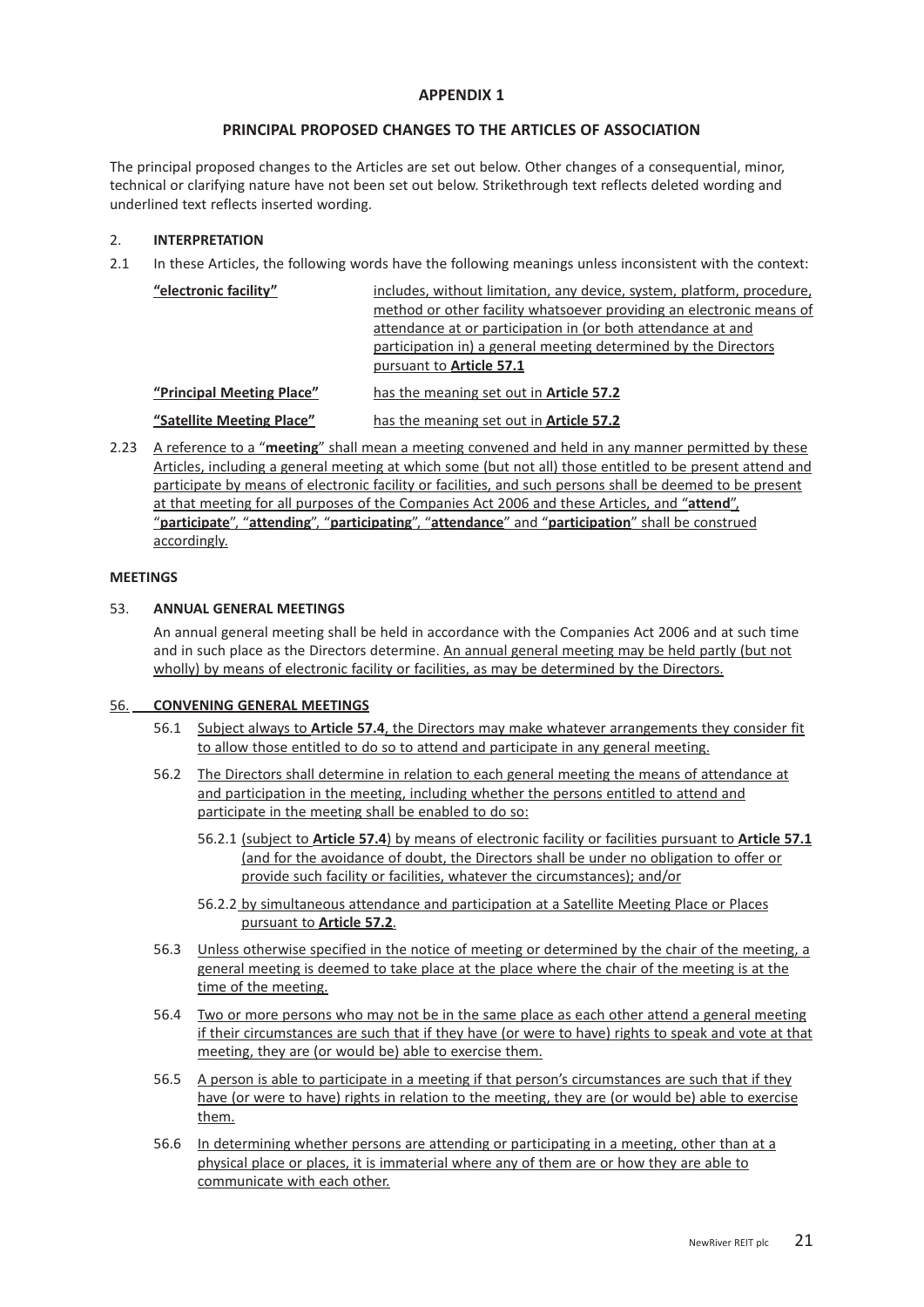- 56.7 A person is able to exercise the right to speak at a general meeting when that person is in a position to communicate to all those attending the meeting, during the meeting, any information or opinions which that person has on the business of the meeting.
- 56.8 A person is able to exercise the right to vote at a general meeting when:
	- 56.8.1 that person is able to vote, during the meeting (or, in the case of a poll, within the time period specified by the chair of the meeting) on resolutions put to the vote at the meeting; and
	- 56.8.2 that person's vote can be taken into account in determining whether or not such resolutions are passed at the same time as the votes of all the other persons attending the meeting.
- 56.9 If, at any general meeting at which members are entitled to participate by means of electronic facility or facilities determined by the Directors pursuant to **Article 57.1**, any document is required to be on display or to be available for inspection at the meeting (whether prior to or for the duration of the meeting or both), the Company shall ensure that it is available in electronic form to persons entitled to inspect it for at least the required period of time, and this will be deemed to satisfy any such requirement.

#### 57 **SIMULTANEOUS ATTENDANCE AND PARTICIPATION BY ELECTRONIC FACILITIES**

- 57.1 Without prejudice to **Article 57.2**, the Directors may resolve to enable persons entitled to attend and participate in a general meeting to do so partly (but not wholly) by simultaneous attendance and participation by means of electronic facility or facilities, and may determine the means, or all different means, of attendance and participation used in relation to the general meeting. The members present in person or by proxy by means of an electronic facility or facilities (as so determined by the Directors) shall be counted in the quorum for, and be entitled to participate in, the general meeting in question. That meeting shall be duly constituted and its proceedings valid if the chair is satisfied that adequate facilities are available throughout the meeting to ensure that members attending the meeting by all means (including the means of an electronic facility or facilities) are able to:
	- 57.1.1 participate in the business for which the meeting has been convened;
	- 57.1.2 hear all persons who speak at the meeting; and
	- 57.1.3 be heard by all other persons attending and participating in the meeting.
- 57.2 Without prejudice to **Article 57.1**, the Directors may resolve to enable persons entitled to attend and participate in a general meeting to do so by simultaneous attendance and participation at a Satellite Meeting Place or Places anywhere in the world. The members present in person or by proxy at Satellite Meeting Places shall be counted in the quorum for, and entitled to participate in, the general meeting in question, and the meeting shall be duly constituted and its proceedings valid if the chair is satisfied that adequate facilities are available throughout the meeting to ensure that members attending at all the meeting places are able to:
	- 57.2.1 participate in the business for which the meeting has been convened;
	- 57.2.2 hear all persons who speak (whether by the use of microphones, loudspeakers, audiovisual communications equipment or otherwise) in the Principal Meeting Place and any Satellite Meeting Place; and
	- 57.2.3 be heard by all other persons so present in the same way,

and the meeting shall be deemed to take place at the place where the chair of the meeting presides (the "**Principal Meeting Place**", with any other location where that meeting takes place being referred in these Articles as a "**Satellite Meeting Place**"). The chair shall be present at, and the meeting shall be deemed to take place at, the Principal Meeting Place and the powers of the chair shall apply equally to each Satellite Meeting Place, including their power to adjourn the meeting as referred to in **Article 65.3**.

57.3 All persons seeking to attend and participate in a general meeting by way of electronic facility or facilities shall be responsible for maintaining adequate facilities to enable them to do so. Subject only to the requirement for the chair to adjourn a general meeting in accordance with the provisions of **Article 65.3**, any inability of a person or persons to attend or participate in a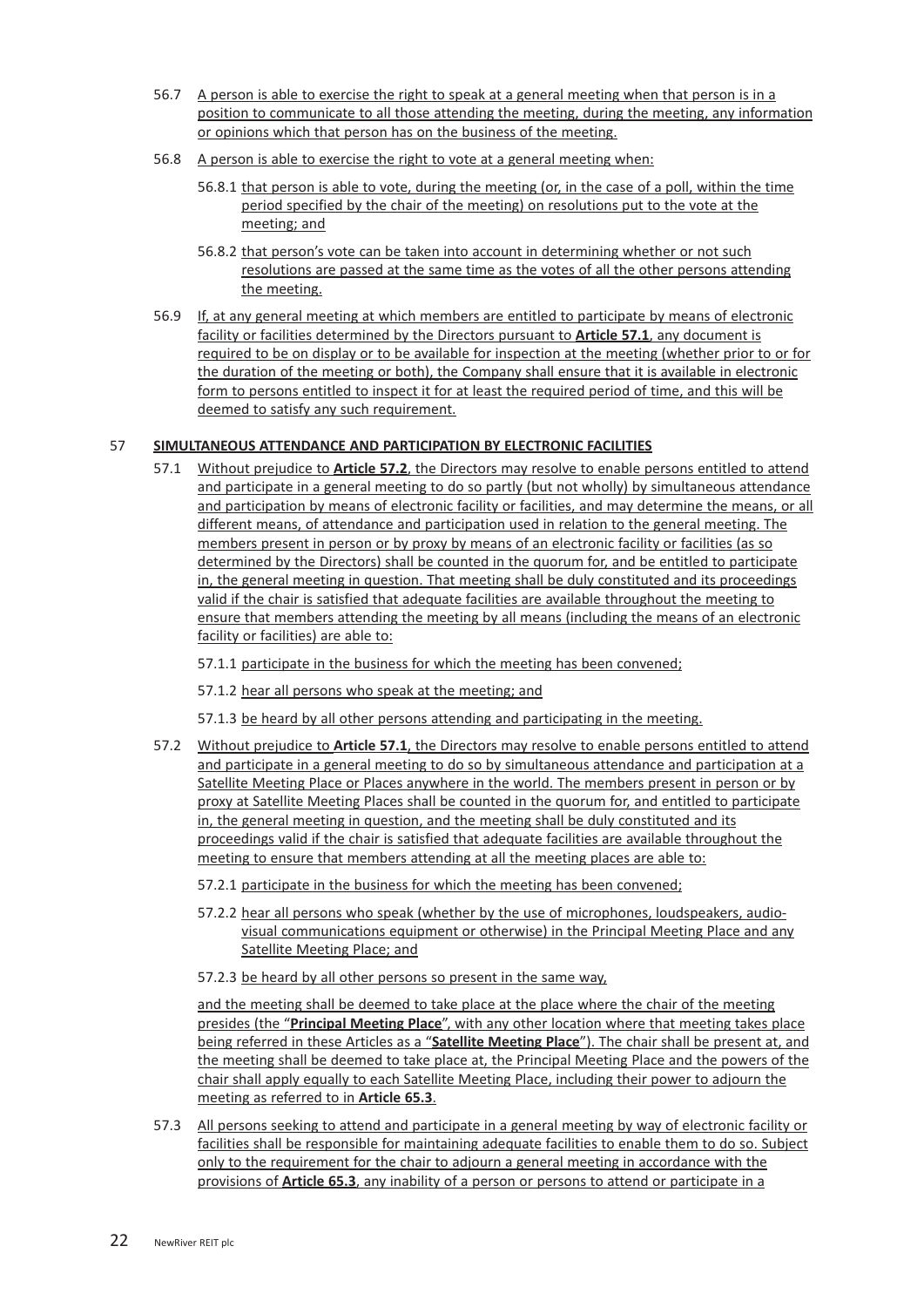general meeting by way of electronic facility or facilities shall not invalidate the proceedings of that meeting.

57.4 Nothing in these Articles authorises or allows a general meeting to be held exclusively on an electronic basis.

#### 59. **CONTENTS OF NOTICE**

- 59.5 If pursuant to **Article 57.1** the Directors determine that a general meeting (or a meeting of any class of members of the Company) shall be held partly by means of electronic facility or facilities, the notice shall:
	- 59.5.1 include a statement to that effect;
	- 59.5.2 specify the means, or all different means, of attendance and participation at such meeting, and any access, identification and security arrangements determined pursuant to **Article 68.3**; and
	- 59.5.3 state how it is proposed that persons attending or participating in the meeting electronically should communicate with each other during the meeting.

#### **65. GENERAL POWER OF ADJOURNMENT**

- 65.1 The chairman may at any time without the consent of the meeting adjourn any meeting including any part of the meeting to be held by means of the electronic facility or facilities specified in the notice (whether or not it has commenced or a quorum is present) to another time or place and/or from such electronic facility or facilities for attendance and participation to such other electronic facility or facilities where it appears to him that:
	- 65.1.1 the members wishing to attend cannot be conveniently accommodated in the place appointed for the meeting; or
	- 65.1.2 the conduct of persons present prevents or is likely to prevent the orderly continuation of business; or
	- 65.1.3 an adjournment is otherwise necessary so that the business of the meeting may be properly conducted.
- 65.2 Without prejudice to the provisions of **Article 0** the chairman of the meeting may with the consent of any general meeting at which a quorum is present (and shall if so directed by the meeting) adjourn the meeting from time to time (or indefinitely) and from place to place and/or change the electronic facility or facilities.
- 65.3 If it appears to the chair that the facilities at the Principal Meeting Place or any Satellite Meeting Place or an electronic facility or facilities or security at any general meeting have become inadequate for the purposes referred to in **Articles 57.1** or **57.2** or are otherwise not sufficient to allow the meeting to be conducted substantially in accordance with the provisions set out in the notice of meeting, then the chair shall, without the consent of the meeting, interrupt or adjourn the general meeting.
- 65.5 The Directors may resolve to postpone any general meeting or move the place or places (including, for a combined physical and electronic general meeting, electronic facility or electronic facilities) of such meeting before the date on which it is to be held, except where the postponement or move would be contrary to the Statutes. The Directors may give notice of a postponement or move as they think fit but any failure to give notice of a postponement or move does not invalidate the postponement or move or any resolution passed at a postponed or moved meeting. Notice of the business of a postponed or moved meeting does not need to be given again. If a meeting is postponed or moved, the appointment of a proxy for that meeting is valid if it is done in accordance with these Articles and received not less than 48 hours before the commencement of the postponed or moved meeting to which it relates. The Directors may also postpone or move a postponed or moved meeting under this **Article 65.5**.